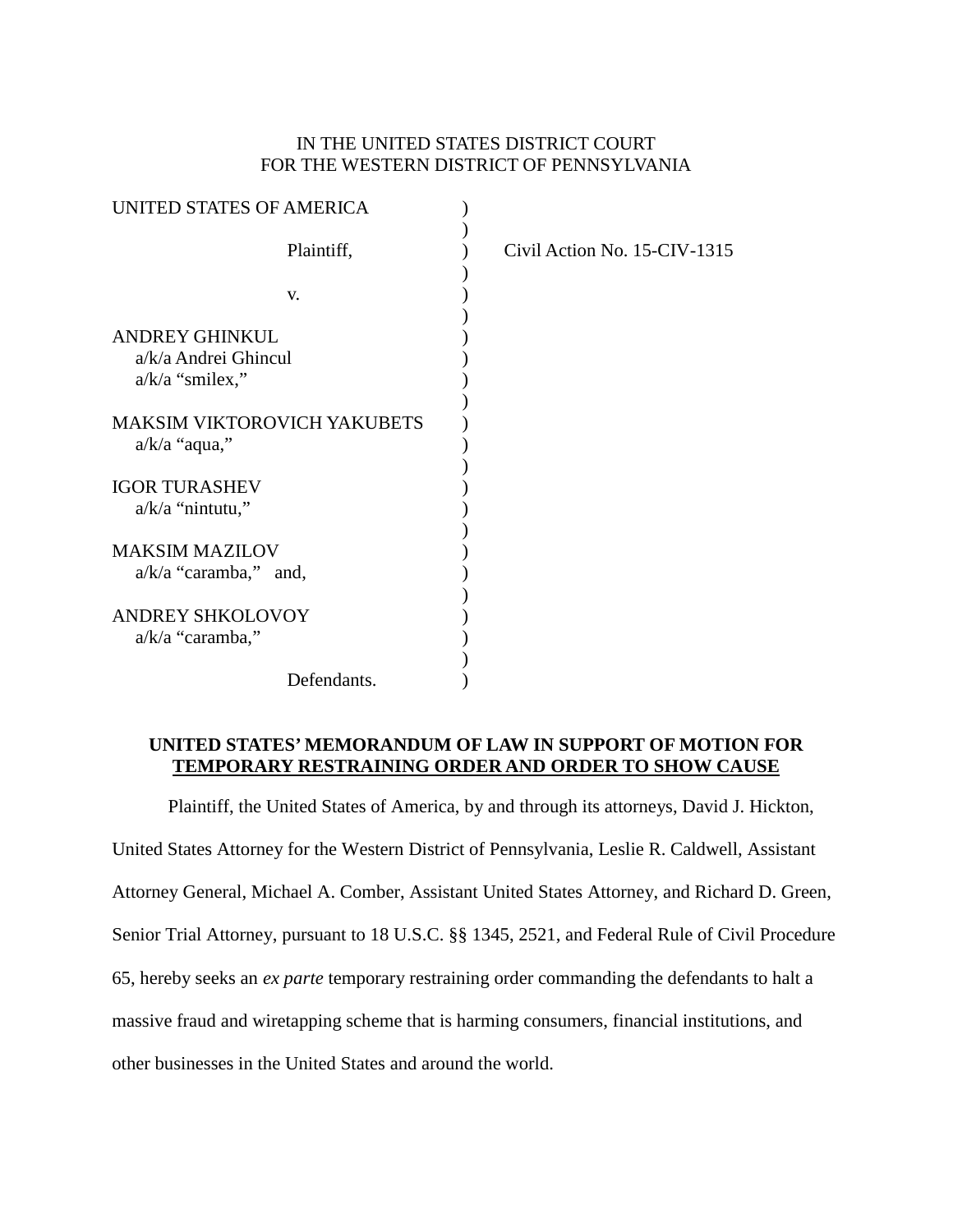#### **I. OVERVIEW**

The defendants in this case are responsible for the infection of a vast number of unsuspecting victims' computers worldwide with malicious software ("malware"): Bugat/Dridex. Bugat/Dridex is a credential harvester that intercepts banking and other online credentials from infected computers and enlists those computers into a "botnet" – a network of infected computers controlled by the defendants. Bugat/Dridex has infected in excess of 100,000 computers in the United States and many more around the world and have generated direct and indirect losses to consumers and businesses that exceed \$10 million domestically and likely in excess of \$25 million worldwide.

In this action, the United States seeks injunctive relief commanding the defendants to stop using Bugat/Dridex to defraud and wiretap American citizens and businesses. To give effect to this prohibition, the United States seeks permission to employ a series of technical measures designed to disrupt the defendants' malware and free victims from its grasp. Specifically, the United States seeks an Order: (1) authorizing the United States to establish computer infrastructure to gain control of the Bugat/Dridex infected computers; and, (2) directing six companies and organizations listed in Appendix A to redirect inbound internet traffic from six identified super-peers to Government computers.

In addition to the civil relief sought above, the Government has also applied for a Pen Register/Trap and Trace Order that would authorize the collection of the dialing, routing, addressing, and signaling information of communications sent by the computers infected with the Bugat/Dridex malware to the substitute servers and other computer infrastructure established pursuant to the TRO sought by the Government. This information would be disseminated to the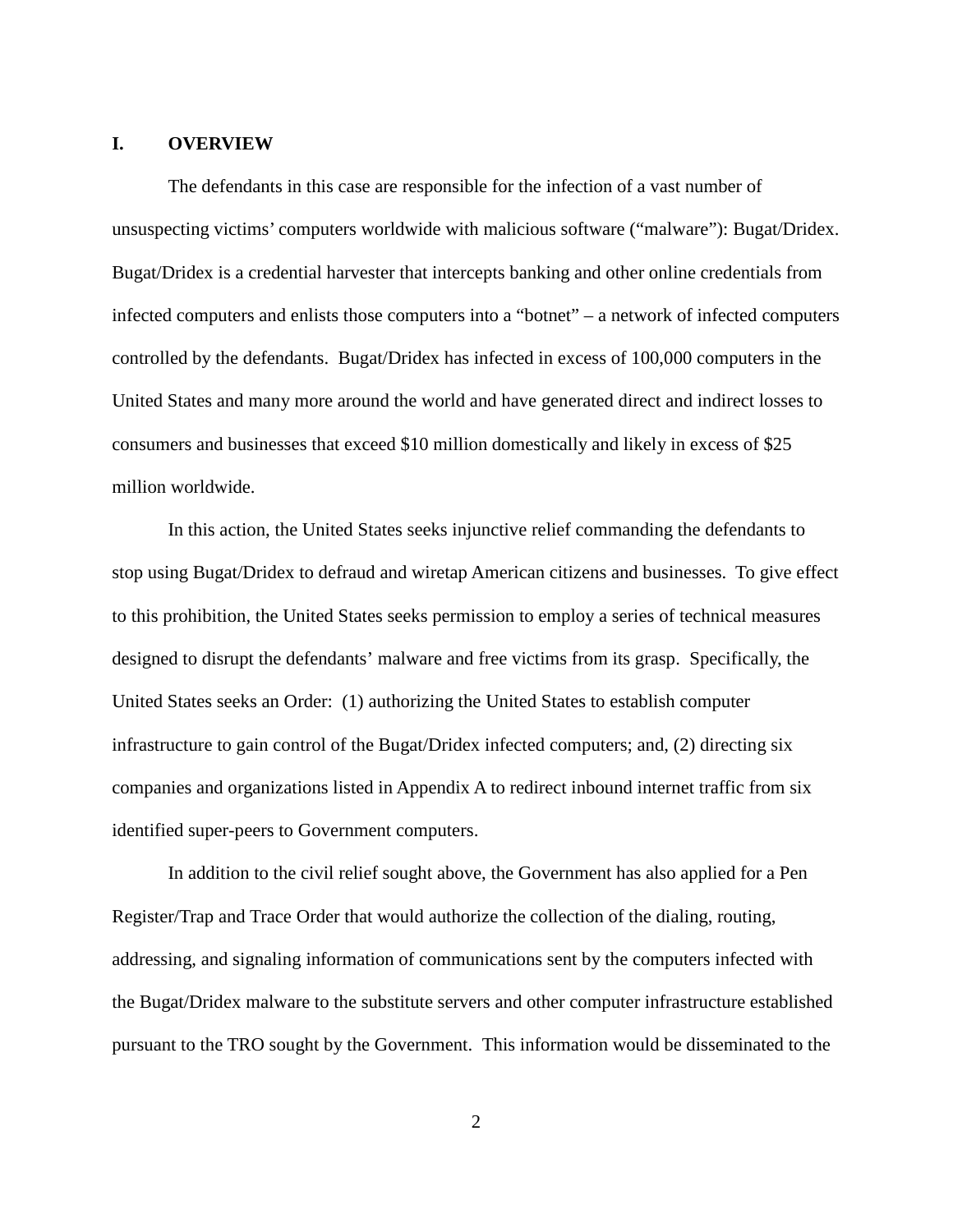Department of Homeland Security's United States Computer Emergency Readiness Team (US-CERT), Dell SecureWorks and the ShadowServer Foundation that would facilitate the notification of Bugat/Dridex victims and provide instruction on how to remove these infections from their computers. $<sup>1</sup>$  $<sup>1</sup>$  $<sup>1</sup>$ </sup>

This action is the latest in a string of cases brought by public and private sector entities to combat malicious software, and it is very similar to the successful Coreflood botnet disruption, which was initiated in the District of Connecticut in April 2011 ("Coreflood") and the successful botnet mitigation effort in the GameOver Zeus ("GOZ") case here in this District. *See United States v. John Doe 1 et al*. No. 3:11-CV-00561 (D. Conn., filed Apr. 11, 2011) (Coreflood), *United States v. Bogachev*, No. 2:14-CV-0685 (W.D. Pa., filed May 26, 2014) (GOZ). Coreflood and GOZ, like Bugat/Dridex, were botnets used by criminals to intercept financial information, including login credentials, and to execute fraudulent transactions. To disable Coreflood and GOZ, the United States used the same authorities invoked here to deny the operators of Coreflood and GOZ access to the infrastructure necessary to control the botnet. In both Coreflood and GOZ, the Government also received judicial authorization to establish a substitute server to replace the command and control infrastructure operated by the Coreflood and GOZ defendants. These actions successfully crippled the botnet and disabled the criminal enterprise.<sup>[2](#page-2-1)</sup>

<span id="page-2-0"></span><sup>&</sup>lt;sup>1</sup> US-CERT is part of the Department of Homeland Security, and leads efforts to improve the nation's cybersecurity posture, coordinate cyber information sharing, and proactively manage cyber risks to the Nation while protecting the constitutional rights of Americans. *See* http://www.us-cert.gov/about-us. Dell SecureWorks provides Managed Security Services and is a frequent partner of the FBI. The ShadowServer Foundation is a non-profit security research organization in the Netherlands that frequently hosts servers used in botnet remediation and has strong relationships with U.S. Internet Service Providers (ISPs).

<span id="page-2-1"></span><sup>2</sup> *See* Riva Richmond, "U.S. Dismantles Large Network of PCs Infected by Criminals," N.Y. Times, Apr. 15, 2011, http://query.nytimes.com/gst/fullpage.html?res=9E0DEFD8123EF936A25757C0A9679D8B63; Press Release, Department of Justice, "Department of Justice Takes Action to Disable International Botnet," (Apr. 13, 2011),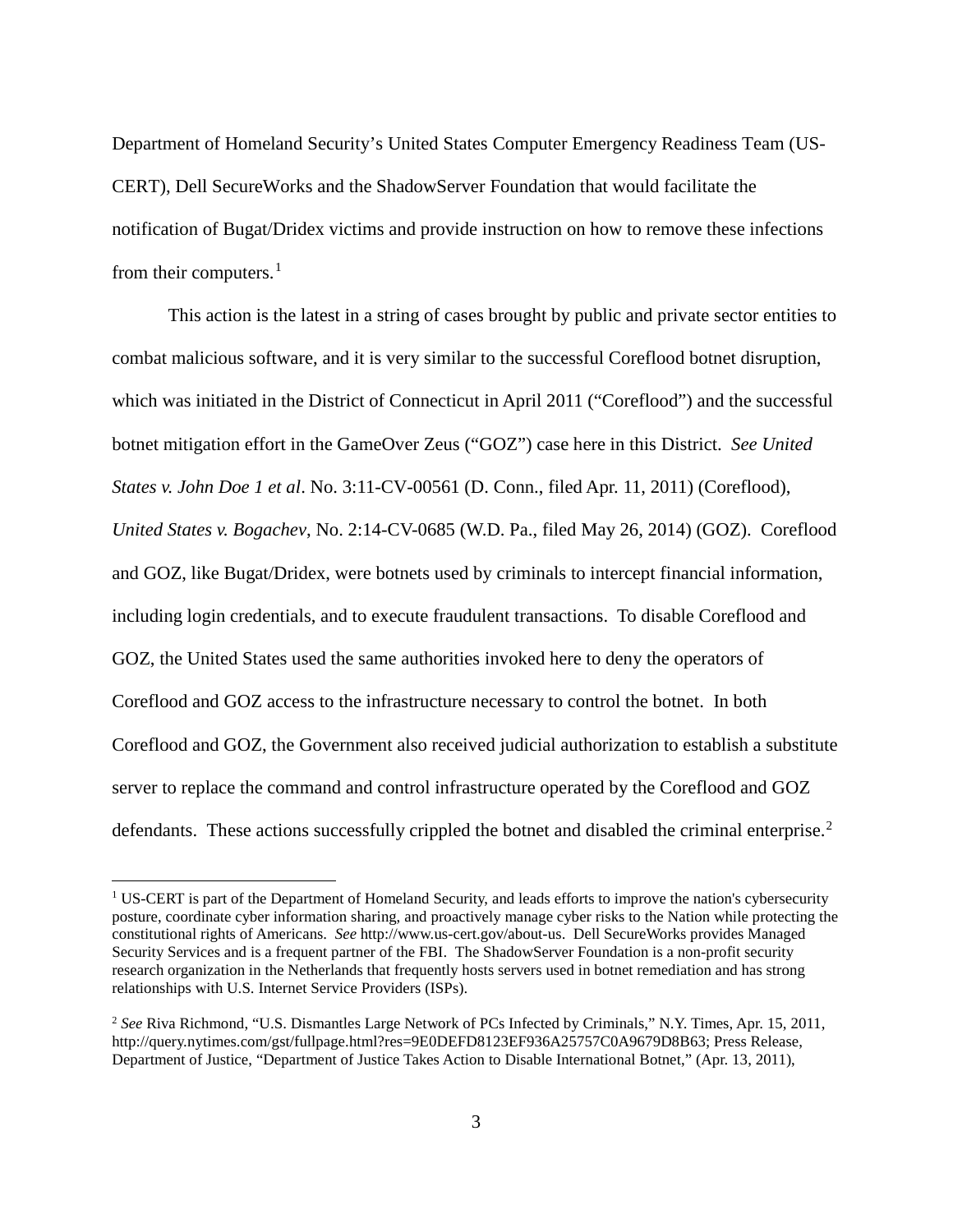In the years since Coreflood, the Microsoft Corporation has brought a number of civil actions against botnet operators. *See* Microsoft civil cases cited *infra* at Section VI(B). In each of these cases, Microsoft has been awarded injunctive relief – similar to the relief sought here – designed to disrupt the criminals' control over the botnet and liberate the infected computers.

The criminal enterprise responsible for Bugat/Dridex has caused significant injury in this District, in the United States, and around the world. To disrupt this criminal enterprise, and to protect American citizens and businesses from falling victim to Bugat/Dridex, the United States respectfully requests that this Court enter the proposed temporary restraining order ("TRO") and order the defendants to show cause why a preliminary injunction should not be granted.

## **II. BACKGROUND ON BUGAT/DRIDEX**

#### **A. Overview**

Bugat/Dridex is a multifunctional malware package that is designed to steal banking credentials from infected computers to facilitate the theft of money from victims' bank accounts. *See* Declaration of Special Agent Brian Stevens ("Stevens Decl.") at ¶8. Once a computer is infected with Bugat/Dridex, it becomes an infected computer or "bot," which joins a vast network of infected computers that are controlled and operated by the defendants. *Id.* at ¶7. The Bugat/Dridex malware has been in use since late 2009, initially known as Bugat. *Id.* at ¶8. As the individuals behind the development of Bugat made improvements to the malware and added

 $\overline{a}$ 

http://www.justice.gov/opa/pr/2011/April/11-crm-466.html.

*See also* Matt Apuzzo, "Secret Global Strike Kills 2 Malicious Web Viruses," N.Y. Times, June 2, 2014, http://www.nytimes.com/2014/06/03/world/europe/battling-destructive-computer-viruses-agents-seize-networksused-by-hackers.html?\_r=0; pRelease, Department of Justice, "U.S. Leads Multi-National Action Against 'Gameover Zeus' Botnet and 'Cryptolocker' Ransomware, Charges Botnet Administrator," (June 2, 2014), http://www.justice.gov/opa/pr/us-leads-multi-national-action-against-gameover-zeus-botnet-and-cryptolockerransomware.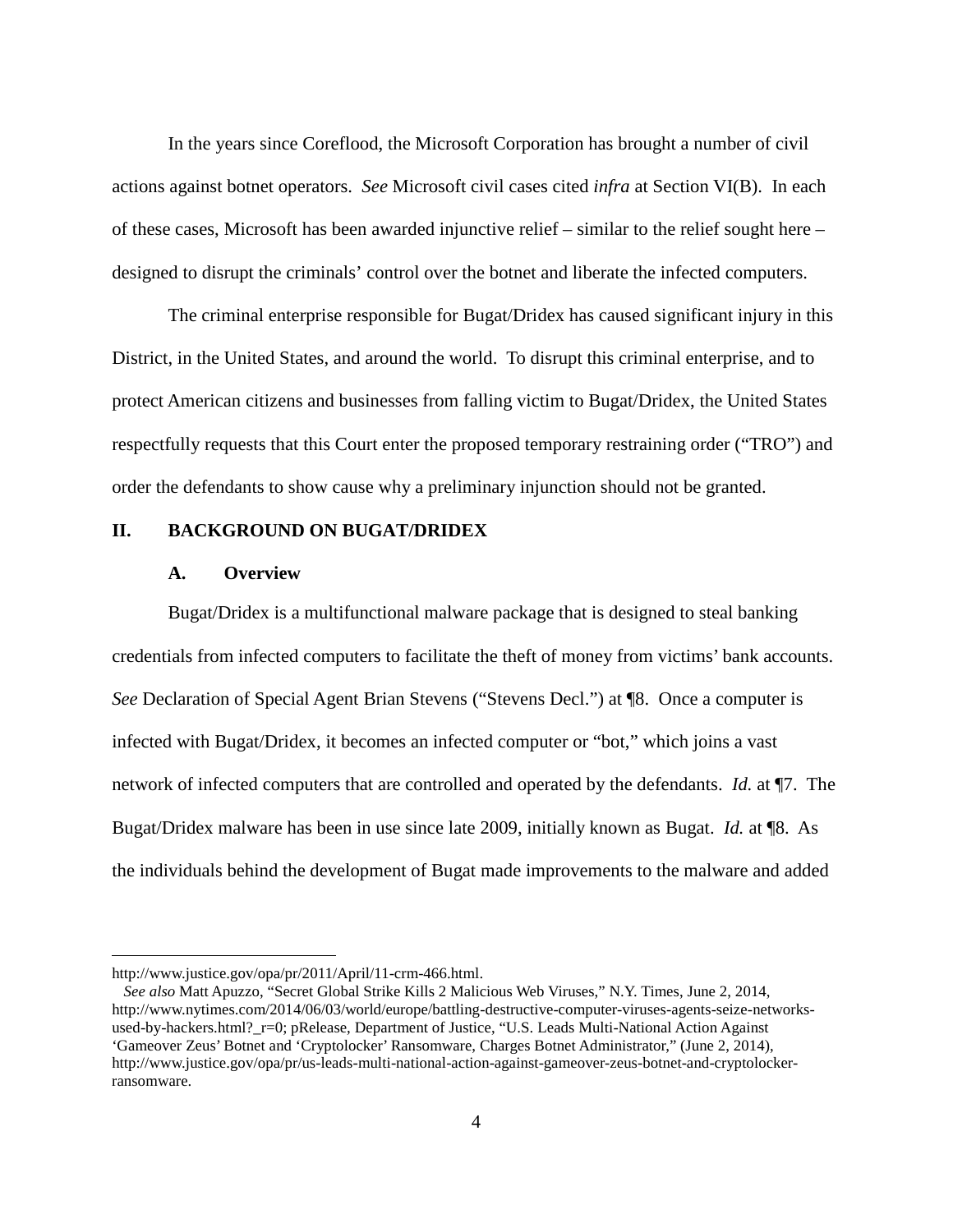functionality, the name of the malware changed to Cridex and then Dridex. *Id.* at ¶8. However each version of the malware is based on the same original Bugat source code. *Id.* at ¶8. For this reason, the Bugat family of malware is herein referred to as Bugat/Dridex.

It is estimated that Bugat/Dridex has infected hundreds of thousands of computers worldwide. *Id.* at ¶4. Approximately ten distinct Bugat/Dridex sub-botnets have been observed operating since 2014, and at least one of these sub-botnets has primarily targeted financial institutions located in the United States (known as EB120). *Id.* at ¶17. Security researchers have determined that EB120, during May 2015, was comprised of over 100,000 active bots. *Id.* at ¶17.

As stated above, the principal purpose of Bugat/Dridex is to capture banking credentials from infected computers. *Id.* at ¶5. The defendants then use those stolen credentials to execute unauthorized electronic fund transfers or wire transfers to accounts controlled by the Bugat/Dridex organization. *Id.* at ¶5. Losses attributable to Bugat/Dridex are believed to exceed \$25 million. *Id.* at ¶4.

Prior to November 2014, the defendants used a botnet architecture that employed a linear communication channel. *Id.* at ¶18. This architecture provided a communications channel through which a multi-layered command and control (C&C) structure of computers were used to issue instructions directly to each bot. *Id.* at ¶18. Such an architecture is simple to operate but is more vulnerable to disruption and seizure by authorities. *Id.* at ¶19. The defendants changed the control architecture in November 2014 to add peer-to-peer (P2P) functionality to make the botnet infrastructure more resistant to countermeasures by law enforcement. *Id.* at ¶20. This current architecture does not rely on single-line communication between C&C servers and the bots, but

5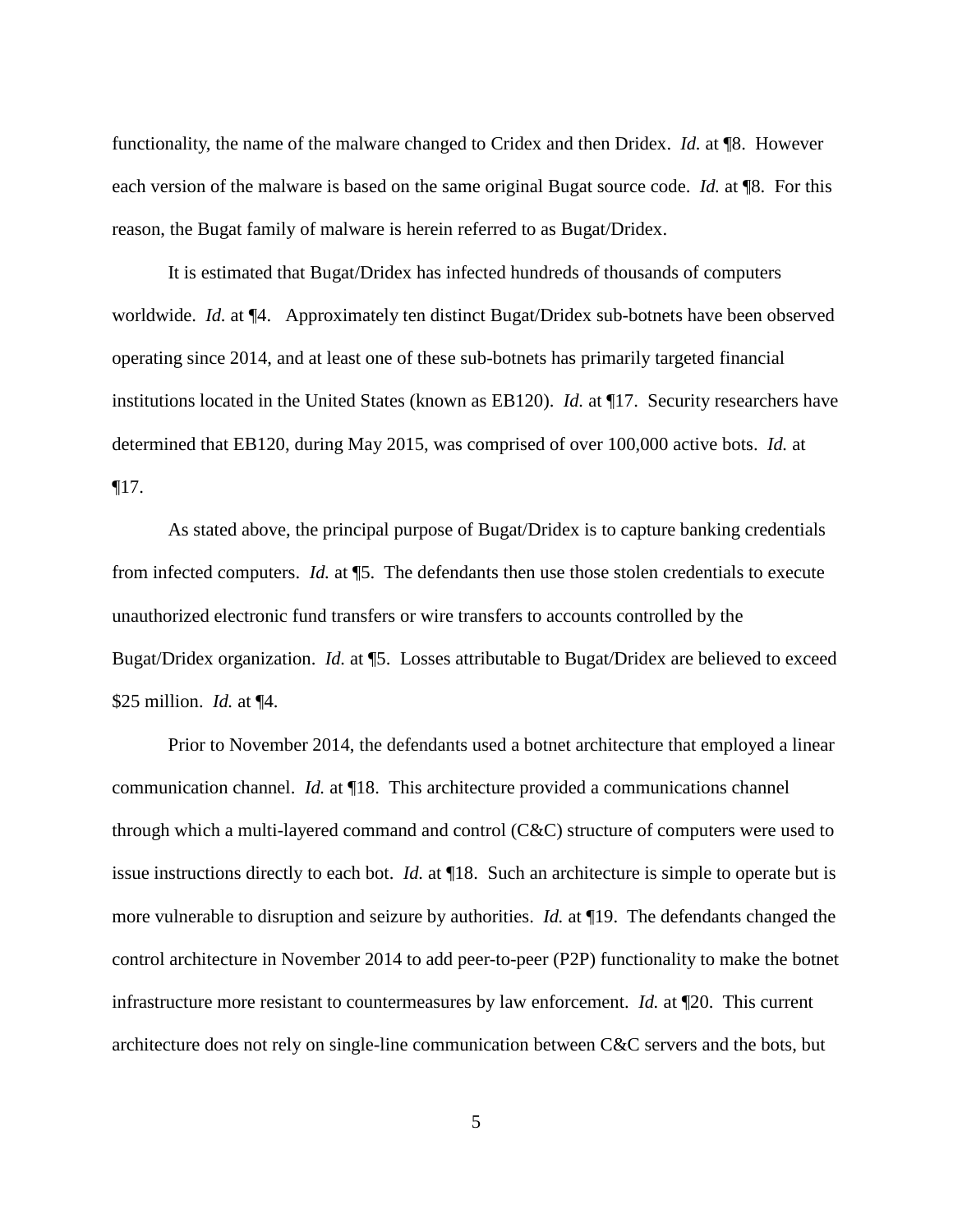rather allows the bots ("peers") to communicate with super-peers and exchange lists ("peer lists") of other peers with which they can communicate.<sup>[3](#page-5-0)</sup> *Id.* at  $\mathbb{I}20$ . To ensure that this list remains active, the peers regularly request new updated bot routing information from "super-peers" on the network. *Id.* at ¶20. The super-peers get the most updated information directly from the C&C servers that are controlled by the defendants. *Id.* at ¶20. Upon receiving the new routing information from the super-peers, the bots update their lists of peers accordingly. *Id.* at ¶20. In this way, the super-peers serve as relay points for commands coming from the Bugat/Dridex operators and for encrypted data stolen from victim computers to be sent to the perpetrators. *Id.* at ¶20.

Before the upgrade, bots were only able to get updates and commands via the centralized C&C servers. *Id.* at  $\P$ 21. The switch to P2P functionality made Bugat/Dridex a more decentralized network, allowing for a more diffused dissemination of updates and commands to the bots, and therefore more resistant to take down measures by law enforcement. *Id.* at ¶21.

# **B. Bugat/Dridex is Used to Wiretap Victims and to Facilitate the Theft of Funds**

Once a computer is part of one of the Bugat/Dridex botnets, the defendants accomplish the theft of confidential credentials to access victim accounts at financial institutions, and ultimately stealing the funds in those accounts, by using the functionality of the Bugat/Dridex malware which includes keystroke logging and web injects. *Id.* at ¶5. Keystroke logging is the action of recording, or "logging," the keys struck on a keyboard. *Id.* at ¶5. This action is usually done surreptitiously by a computer program (e.g., keylogger) to capture the keys typed on a

<span id="page-5-0"></span><sup>&</sup>lt;sup>3</sup> The lists maintained by the peers contain routing information that includes IP addresses and port numbers of other peers in the botnet. *Id*. at ¶20.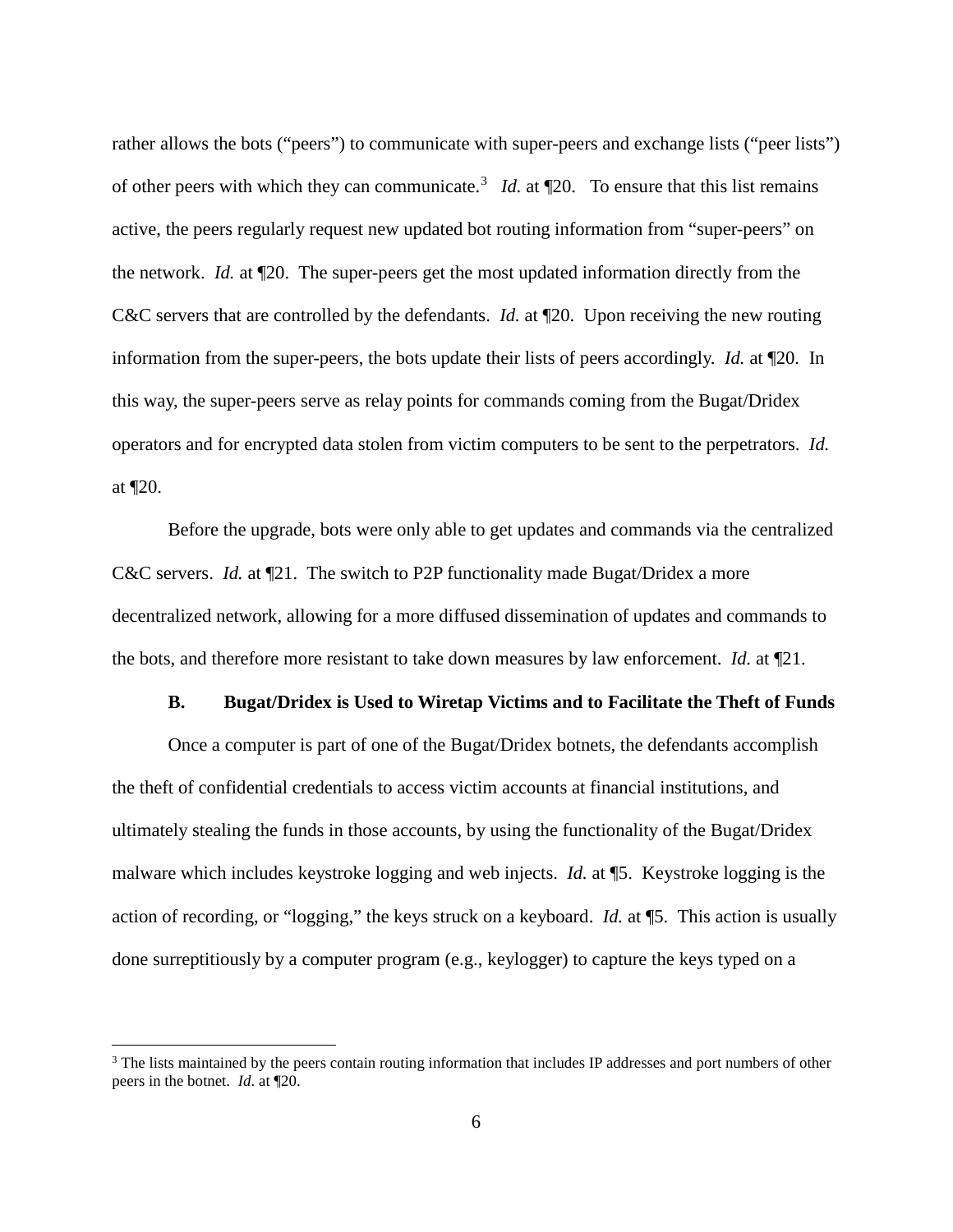computer without the typist's knowledge. *Id.* at ¶5. Malware that uses keystroke logging often will provide the captured keystrokes to those who caused the malware to be installed or to a place designated by them. *Id.* at ¶5. Through keystroke logging, computer intruders are able to obtain online banking credentials as soon as the user of the infected computer logs into their online bank account. *Id.* at ¶5.

Web injects introduce, or "inject," malicious computer code into a victim's web browser while the victim browses the Internet and "hijacks" the victim's Internet session. *Id.* at ¶6. Different injects are used for different purposes. *Id.* at ¶6. Some web injects are used to display false online banking pages into the victim's web browser to trick the victim into entering online banking information, which is then captured by the individual employing the web inject. *Id.* at ¶6.

## **III. THE DEFENDANTS**

A multi-year FBI investigation has revealed that the defendants, who are leaders of a tightly knit group of cybercriminals based primarily in Russia and Moldova, are responsible for Bugat/Dridex. *Id.* at ¶24. The defendants have deliberately targeted their malicious software at U.S. individuals and companies. *Id.* at ¶24. Although the full scope of harm caused by the defendants is impossible to calculate, the best evidence available suggests that Bugat/Dridex has resulted in losses to U.S. businesses and individuals of more than \$10 million with the true number possibly many times higher. *Id.* at ¶24.

The defendants have gone to great lengths to conceal their identities and hide from law enforcement. *Id.* at  $\P$ 25. The investigation by the FBI includes review of the defendants' internet chat logs, interviews of victims and industry experts, the establishment of threat specific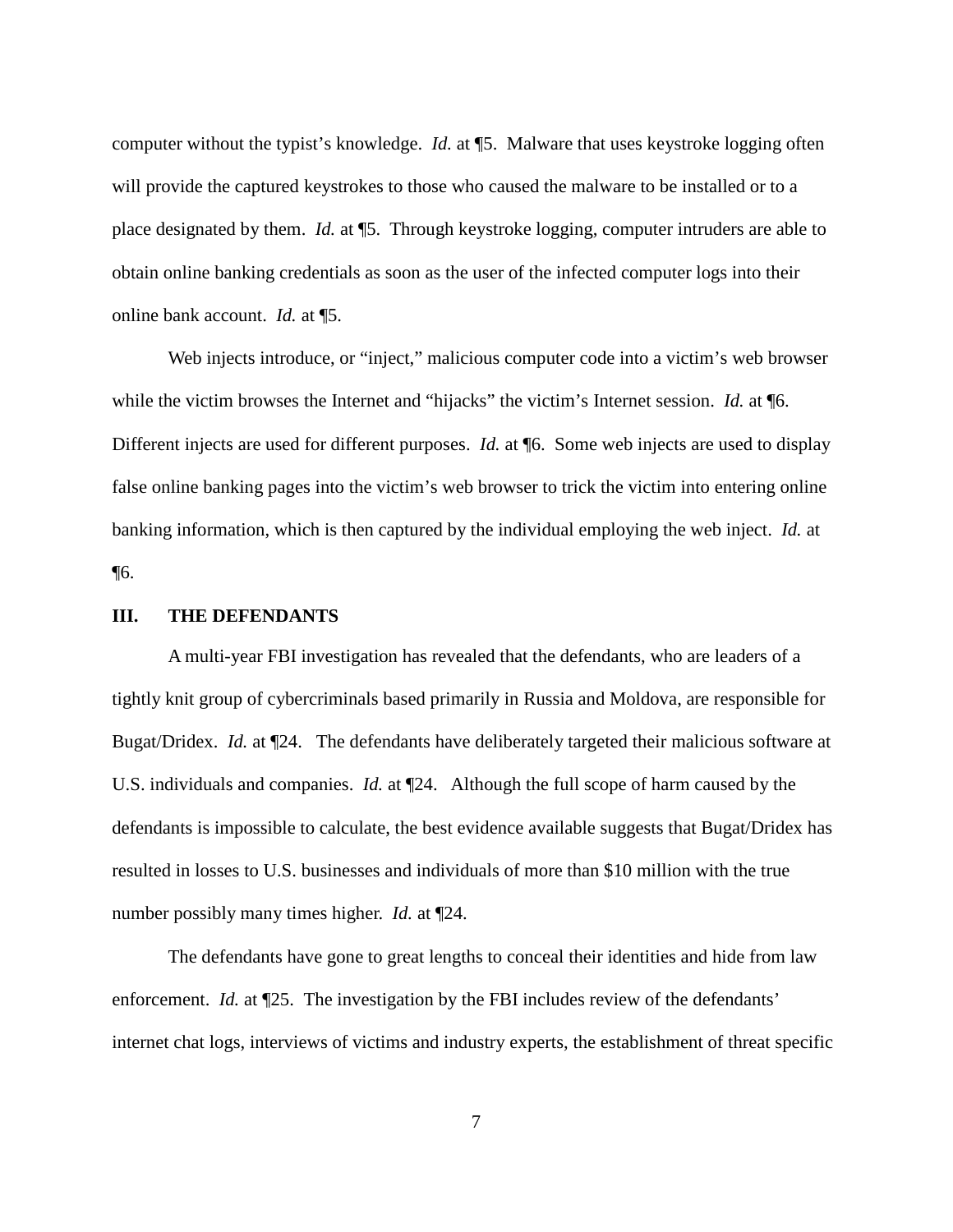industry working groups, search warrants, open source research, requests to foreign governments pursuant to Mutual Legal Assistance Treaties and real time attack monitoring. *Id.* at ¶25. This investigation has revealed that, among other tactics, the individuals running Bugat/Dridex use false identities and online monikers, anonymous internet-based payment systems, and an extensive network of money mules to launder the funds stolen during their high tech bank robberies. *Id.* at ¶25. Despite these tactics, as described below, the FBI has identified a small group of individuals at the very top of the criminal gang responsible for Bugat/Dridex. *Id.* at ¶25. These individuals are described below.

#### **A. Andrey Ghinkul**

 $\overline{a}$ 

One of these individuals identified as a leader of this criminal gang is Andrey Ghinkul of Chisinau, Moldova. *Id.* at ¶25. On or about September 18, 2014, Internet security researchers provided the FBI with various screenshots from within Bugat/Dridex administrative portals, which had been updated on or about September 18, 201[4](#page-7-0).<sup>4</sup> *Id.* at  $\P$ 26. One of the pages within these portals listed the account numbers and account names of various Bugat/Dridex users. *Id.* at ¶26.

Through these screenshots and from other information obtained in this investigation, the FBI learned that "smilex" was the online nickname of one of the central figures involved in the Bugat/Dridex conspiracy. *Id.* at ¶27. Additionally, during the course of its investigation, the FBI became aware that the Bugat/Dridex malware group was utilizing a server that was assigned IP address Redacted PII<sub>.113</sub>. *Id.* at 127. Internet security researchers provided the FBI with

<span id="page-7-0"></span><sup>&</sup>lt;sup>4</sup> Administrative portals are web applications which allow criminals to manage the day-to-day operations of their botnets. *Id*. at ¶23.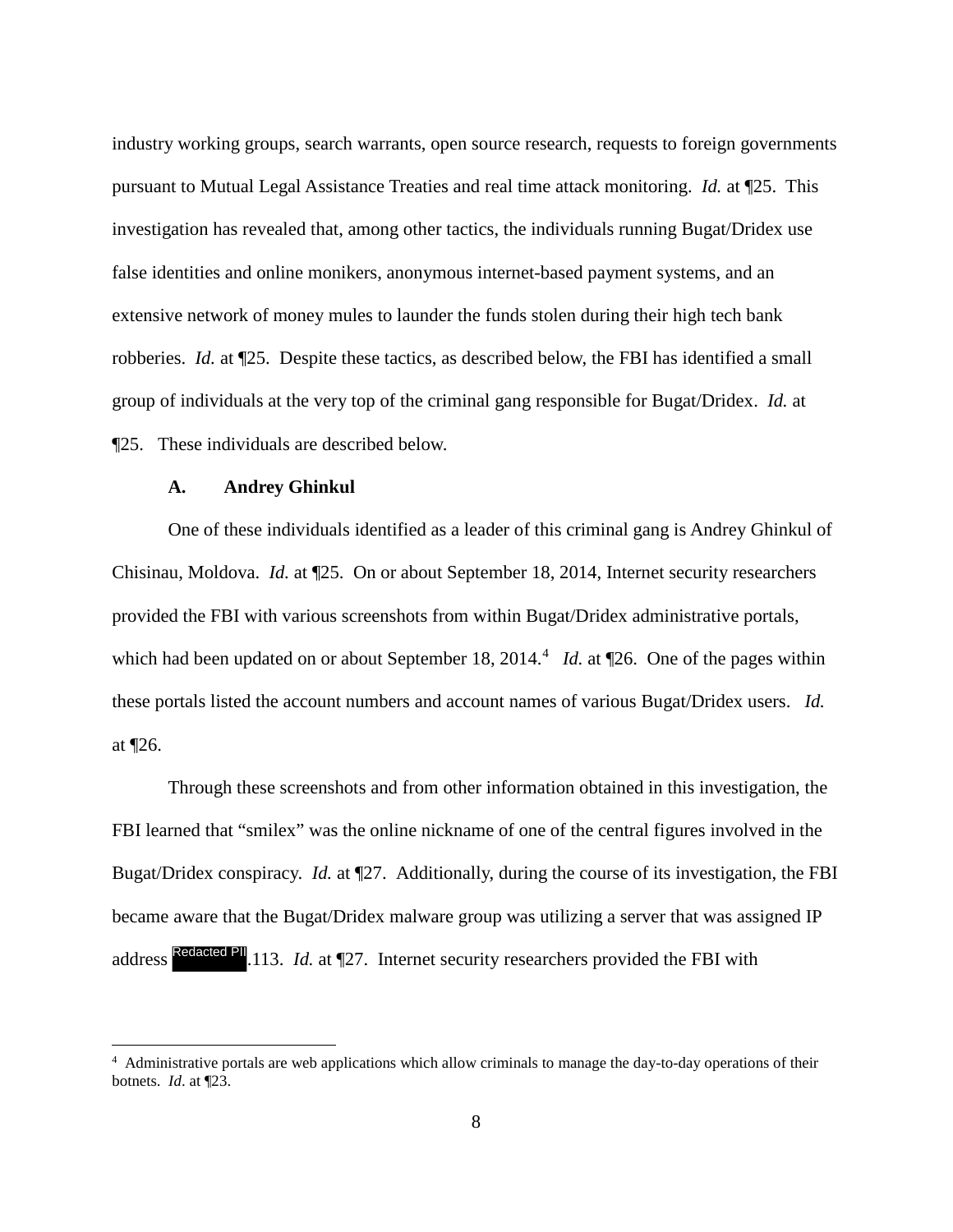information that this server contained the "admin control panels" used by the Bugat/Dridex group. *Id.* at ¶27. These control panels provided an interface by which the Bugat/Dridex botnet operators could issue commands to infected computers. *Id.* at ¶27.

Pursuant to a federal search warrant issued on February 24, 2015, the FBI performed searches of email accounts, including Redacted PII @ gmail.com, which, as explained below, is known to be utilized by Defendant "smilex." *Id.* at ¶28. These searches revealed evidence of the development and distribution of the Bugat/Dridex malware. *Id.* at ¶28.

Within the email account  $\frac{Redacted \text{ PI}}{Q}$  gmail.com, the FBI discovered an email sent by Redacted PII @ gmail.com to himself at <sup>Redacted PII</sup> @ gmail.com, containing a single zip file. *Id.* at ¶29. This zip file contained within it an executable file. *Id.* at ¶29. Further analysis of the executable file by an Internet security researcher revealed that it was a first stage loader for the Bugat/Dridex malware family. *Id.* at ¶29. This loader, known as "Lerspeng," attempts to download Bugat/Dridex malware from a set of hardcoded websites. *Id.* at ¶29. Based on information received by Internet security researchers at one point all of the hardcoded websites hosted Bugat/Dridex downloader executables. *Id.* at ¶29.

Through legal process served on Google, the FBI learned that the email account Redacted PII @ gmail.com was listed as the recovery email for the email account Redacted PII @ gmail.com. *Id.* at ¶30. Based on this information, it is apparent that the owner of the email account Redacted PII @ gmail.com is also the owner of the email account Redacted PII @ gmail.com. *Id.* at ¶30.

The FBI obtained a search warrant for the contents of the email account Redacted PII @ gmail.com. *Id.* at  $\P$ 31. An analysis of the contents of this account revealed ten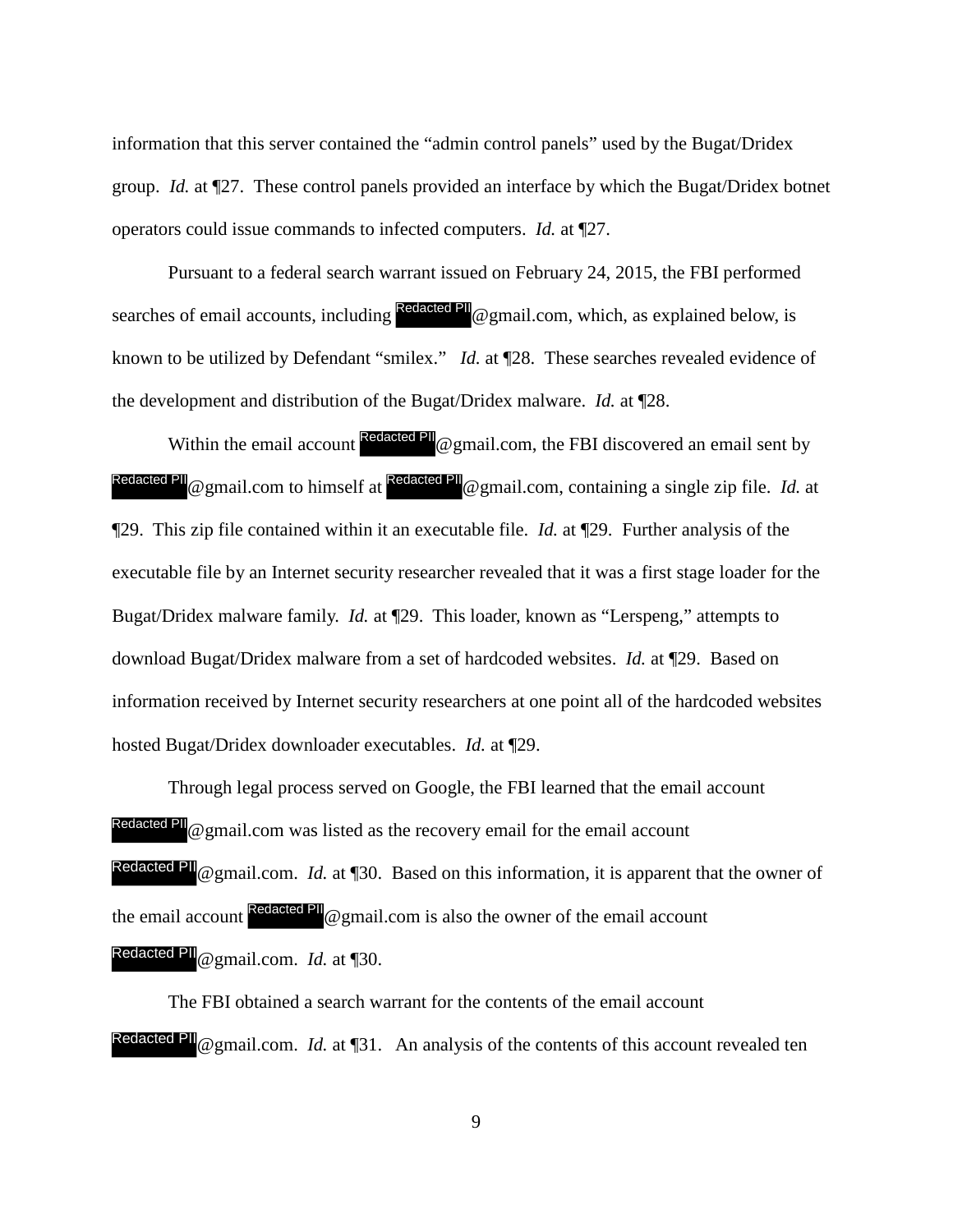emails from the provider responsible for hosting the server at IP address Redacted PII. 113, spanning the timeframe June 4, 2014 through March 24, 2015. *Id.* at ¶31. Seven of these emails were responses to problem tickets that the owner of **Redacted PII** @gmail.com submitted to the hosting provider regarding this server. *Id.* at ¶31. Three of these emails were abuse notifications from the provider, asking that the owner of  $\frac{Re\ddot{a}t}{\dot{a}t}$  a gmail.com remove malware that had been reported conducting malicious activity from the server. *Id.* at ¶31. Because a hosting facility will only accept problem tickets from, and will only send abuse reports to, an individual who was listed as an administrative contact, the above information indicates that the owner of the email account Redacted PII @ gmail.com was an administrator of the server at IP address Redacted PII.113. *Id.* at ¶31.

Furthermore, an email sent by  $\frac{\text{Reduced PIL}}{Q \text{ gmail.com}}$  on July 5, 2012 contains text that approximately translates to English as "Hello, my jabber handle is  $\frac{\text{Redated PH}}{w}$ @jabber.org, contact me there." *Id.* at ¶32. The FBI has reviewed numerous jabber chat messages for the user @jabber.org from November 2011 through July 2014. *Id.* at ¶32. In those chats, smilex indicates that he is having great difficulty causing infections with spam emails and solicits assistance from other criminals in developing spam templates. *Id.* at ¶32. The FBI believes that these emails are part of the work development process as smilex creates spam templates for the purpose of causing Bugat/Dridex infections. *Id.* at ¶32. Redacted PII

Based on the information in the preceding paragraphs, the FBI believes that the individual using the email accounts Redacted PII @gmail.com, Redacted PII @gmail.com and Redacted PII  $\omega$  gmail.com, and who utilized these accounts to discuss the furtherance of distributing Bugat/Dridex malware, is the same individual who used the Jabber account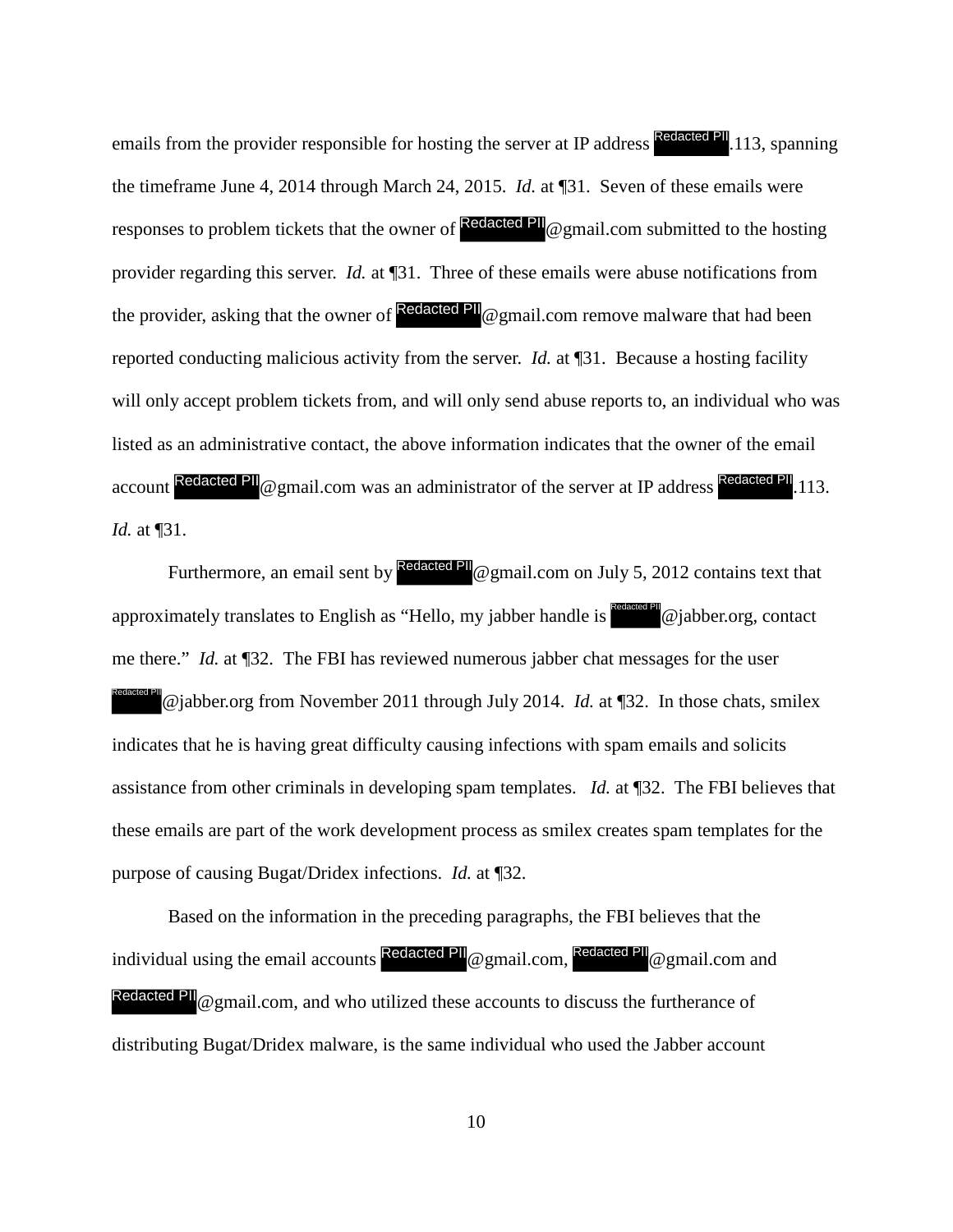@jabber.org and the online moniker "smilex." *Id.* at ¶33. Lastly, the evidence above positively links Andrey Ghinkul a/k/a Andrei Ghincul to the use of the online identity "smilex." *Id.* at ¶33. Redacted PII

Pursuant to a complaint and an arrest warrant signed by U.S. Magistrate Judge Robert C. Mitchell of the Western District of Pennsylvania on August 27, 2015 (under seal), a request was forwarded to the Cyprus Ministry of Justice through the United States Department of Justice, Ghinkul was arrested on August 28, 2015 by Cyprian authorities while on vacation at the Meltemi Villas Resort in Pafos, Cyprus. An initial appearance was conducted in Cyprus on August 29, 2015 and Ghinkul was ordered to be held without bond until an extradition hearing scheduled on October 12, 2015.

 Ghinkul was indicted in the Western District of Pennsylvania on September 16, 2015 for violations of 18 U.S.C. §§ 371 (Conspiracy), 1030(a)(2) (Unauthorized access to a protected computer), 1030(a)(5)(A) (Damage to a Protected Computer); 1343 (Wire Fraud), 1344 (Bank Fraud); and 1349 (Conspiracy to Commit Fraud), arising from his leadership role in the Bugat/Dridex conspiracy. The indictment and complaint against Ghinkul are currently under seal, but will be unsealed on or about October 13, 2015, if the Court grants the TRO sought by the Government.

 In addition to Ghinkul, the FBI has identified three other individuals who are part of the criminal enterprise responsible for Bugat/Dridex. These individuals are Maksim Yakubets, Igor Turashev, and "Caramba," (only identified to date by his/her online moniker), and have also been named as defendants in this action.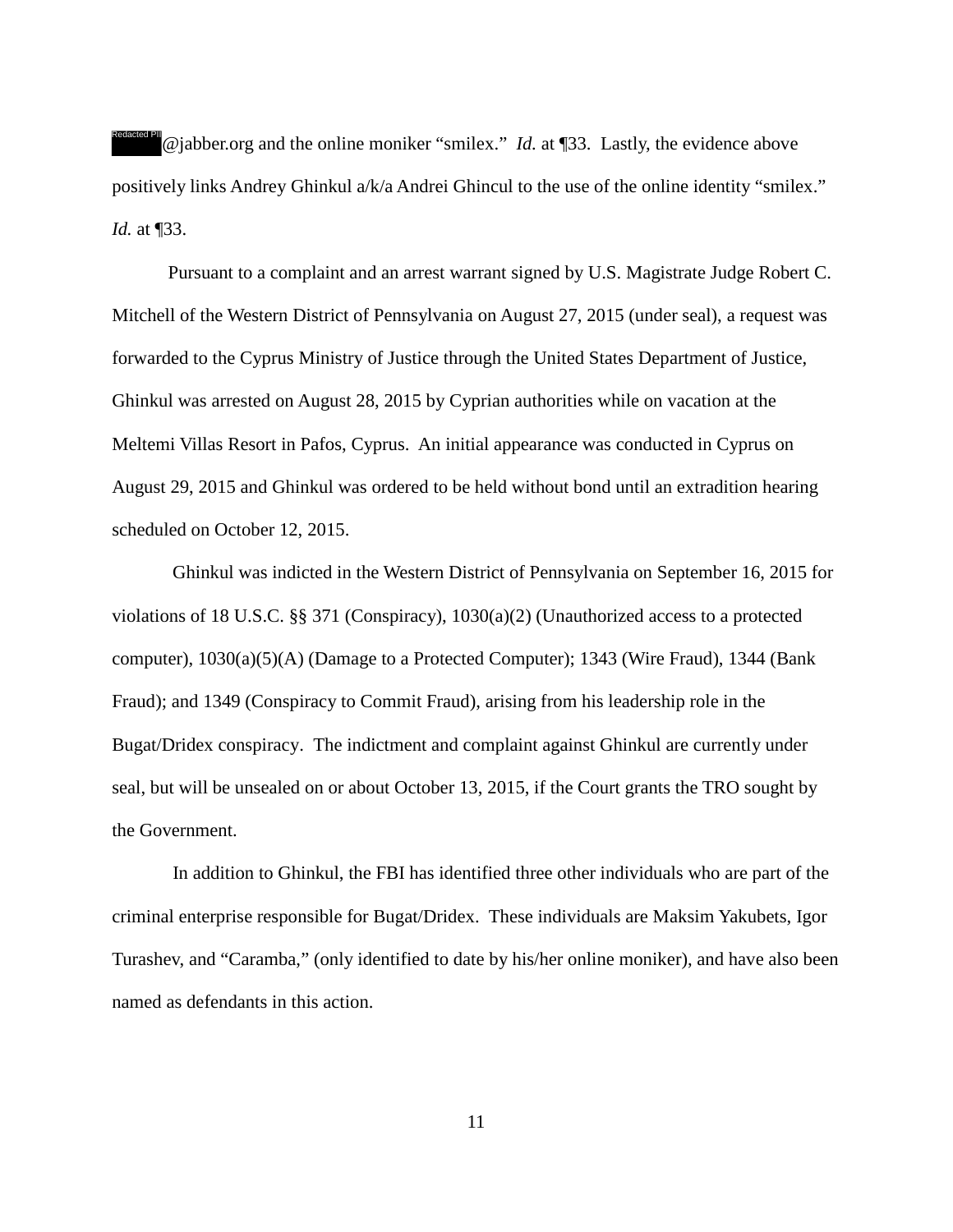### **B. Maksim Yakubets**

As discussed above, the FBI has reviewed numerous jabber chat logs from November 2011 through July 2014 involving Andrey Ghinkul, who used the nickname smilex. *Id.* at ¶34. A number of these chats were with an individual using the moniker, "aqua." *Id.* at ¶34. Based on the content of these Jabber chats<sup>[5](#page-11-0)</sup>, Jabber chats between Ghinkul and other criminal actors, as well as information provided by reliable sources, the FBI believes that "aqua" is likely to have sufficient control over the Bugat/Dridex botnet to enable him to comply with a TRO from this Court ordering him to halt the scheme. *Id.* at ¶34. Furthermore, in order to provide the broadest possible notice to the defendants, the FBI believes with a reasonable degree of certainty that "aqua" is a nickname used by Maksim Viktorovich Yakubets who was last known to reside in Russia. *Id.* at ¶34.

### **C. Igor Turashev**

Earlier in the Bugat investigation, a pen register was attained on IP address Redacted PII. 140. *Id.* at 135. This IP address connected tens of thousands of times to a server hosted in Turkey that was associated with the distribution of Bugat/Dridex. *Id.* at ¶35. Google records indicated that this IP address was also used to access the email address Redacted PII @ gmail.com. *Id.* at ¶35. The email address Redacted PII @ gmail.com is the registration address for the nickname "nintutu" on a number of online forums dedicated to facilitating criminal activity. *Id.* at ¶35. There are also several references to "nintutu" contained within smilex's jabber chats that suggest "nintutu" serves as aqua's administrator. *Id.* at ¶35. Based on this and other information learned during the course of the investigation, the FBI believes that

<span id="page-11-0"></span> 5 "Jabber" is a free instant messaging, or chat, platform.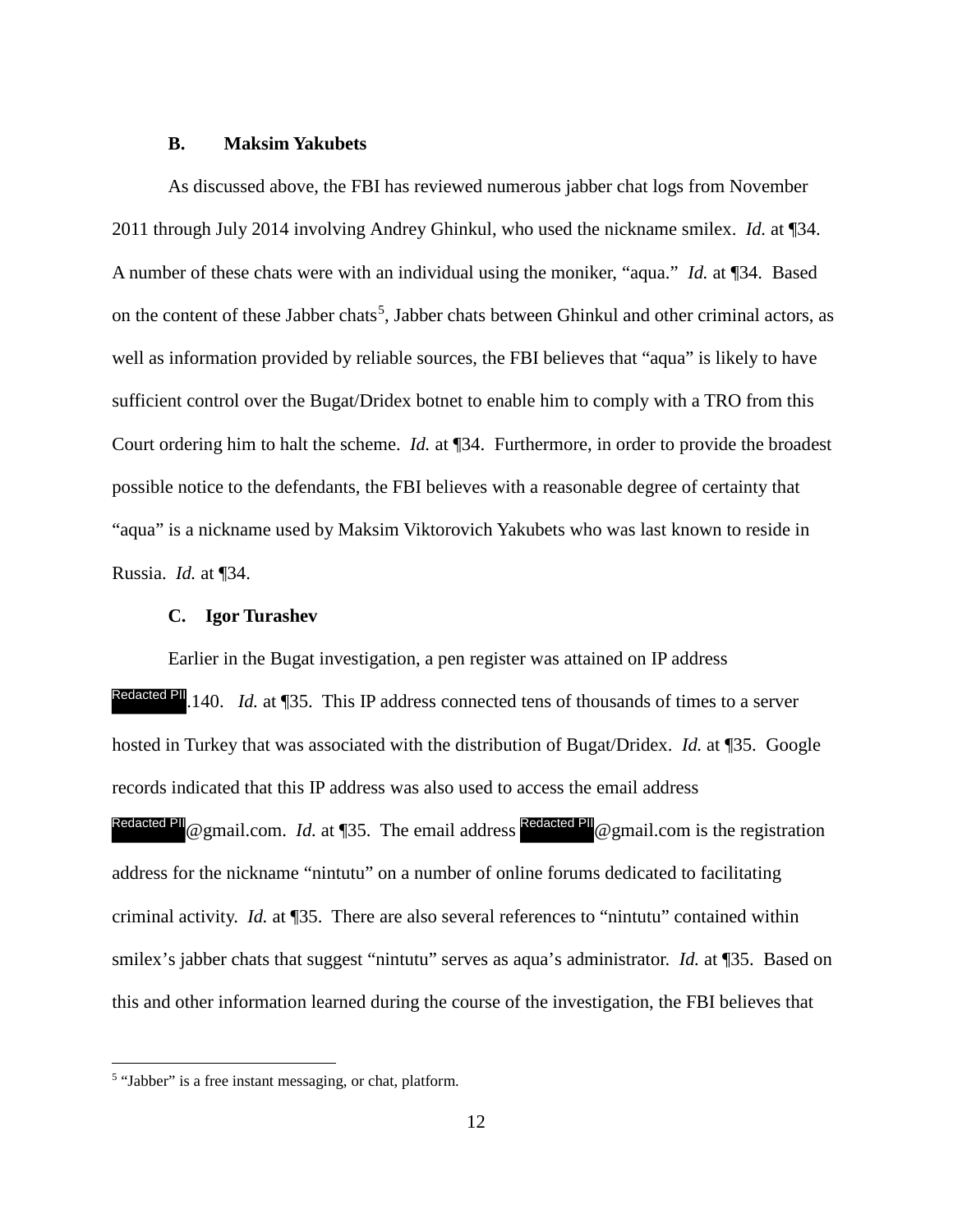"nintutu" is likely to have sufficient control over the Bugat/Dridex botnet to enable him to comply with a TRO from this Court ordering him to halt the scheme. *Id.* at ¶35. Furthermore, in order to provide the broadest possible notice to the defendants, the FBI believes with a reasonable degree of certainty that "nintutu" is a nickname used by Igor Turashev who was last known to reside in Russia. *Id.* at ¶35.

#### **D. Maksim Mazilov and Andrey Shkolovoy**

As discussed above, on or about September 18, 2014, Internet security researchers provided the FBI with various screenshots from within Bugat/Dridex administrative portals, which had been updated on or about September 18, 2014. *Id.* at  $\square$ 25. One of the pages within these portals listed the account numbers and account names of various Bugat/Dridex users, including a user known by the nickname "caramba." *Id.* at ¶36. Furthermore, as discussed above, the FBI has reviewed numerous jabber chat logs from November 2011 through July 2014 involving Andrey Ghinkul, who used the name smilex. *Id.* at ¶36. A number of these chats were with the user believed to be "Caramba." Based on the content of these Jabber chats, Jabber chats between Ghinkul and other criminal actors, as well as information provided by reliable sources, the FBI believes that "caramba" is likely to have sufficient control over the Bugat/Dridex botnet to comply with a TRO from this Court ordering them to halt the scheme. *Id.* at ¶36. Furthermore, in order to provide the broadest possible notice to the defendants, the FBI believes with a reasonable degree of certainty that "caramba" is a nickname shared by two individuals, Maksim Mazilov and Andrey Shkolovoy, who are associates and share the Caramba identity. *Id.* at ¶36.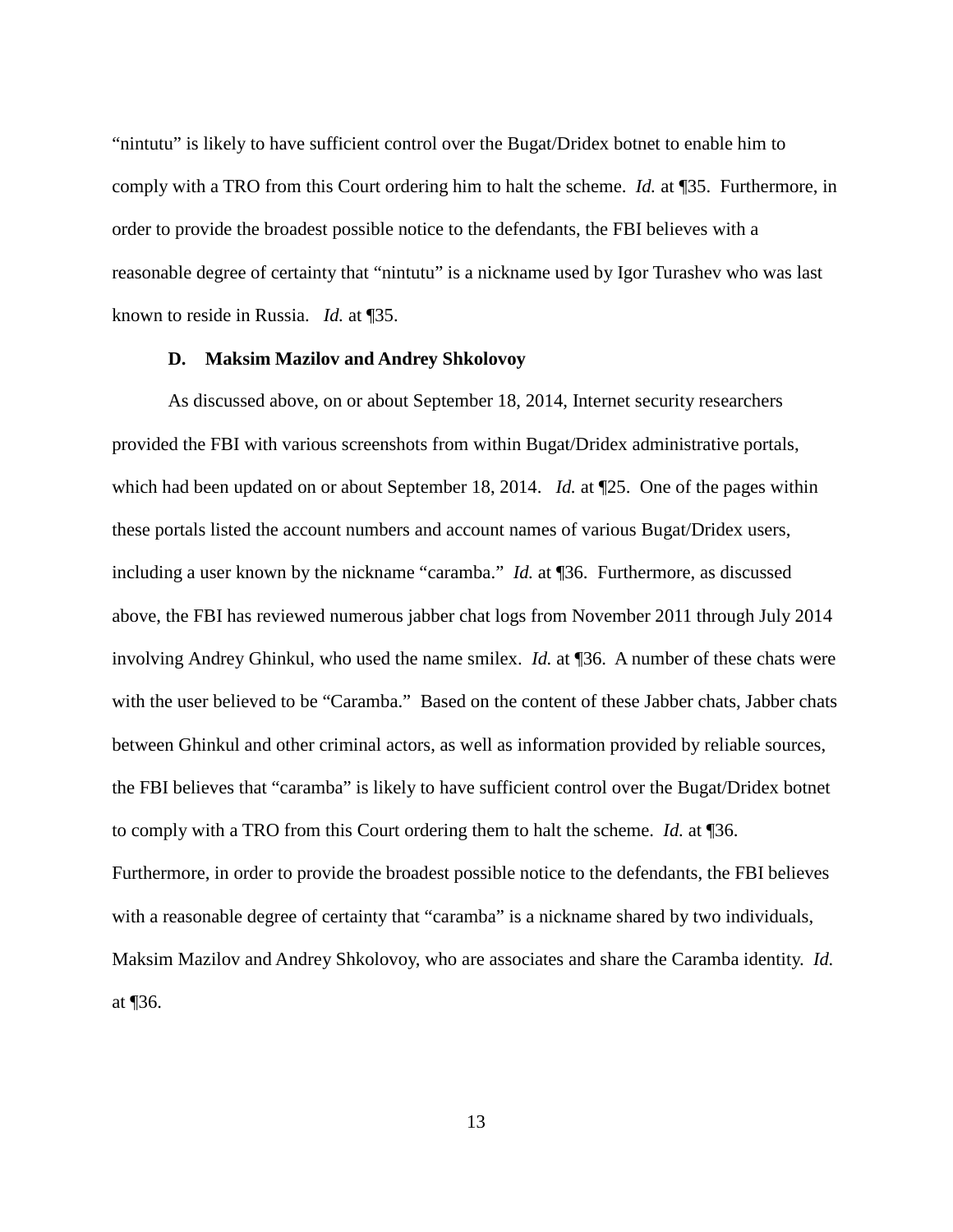# **IV. BUGAT/DRIDEX HAVE HARMED AND ATTEMPTED TO HARM VICTIMS IN THIS DISTRICT**

Bugat/Dridex has also caused and attempted to cause significant financial losses to business operating in this District. *Id.* at ¶¶11-16. Bugat/Dridex is programmed to defeat the added safeguards that banks place on corporate bank accounts, including one-time authorization codes. *Id.* at ¶43. Accordingly, the defendants often use Bugat/Dridex to target lucrative corporate bank accounts, especially those belonging to small and mid-sized businesses. *Id.* at ¶43. Although it is impossible to fully quantify the losses that this malicious program has caused, the paragraphs below provide the court with an overview of the injury in this District alone.

- From August 31, 2012 through September 4, 2012, a petroleum company in the Western District of Pennsylvania had more than \$3.5 million wired from its bank account. Expert malware analysis of computers from the company show that the computers were infected with Bugat/Dridex malware at a time before the first wire transfer. The fraudulent wire transfers were sent to banks in Eastern Europe and not recovered.
- On December 16, 2011, a school district in the Western District of Pennsylvania learned from their bank that a wire transfer of \$999,000 was about to be executed. This unauthorized wire was canceled. Subsequent FBI investigation revealed that a computer at the school district was infected with Bugat/Dridex malware at a time before the attempted transfer of funds. The analysis also revealed that the infection was the result of a spam email received on November 8, 2011.

*Id.* at ¶¶11-16.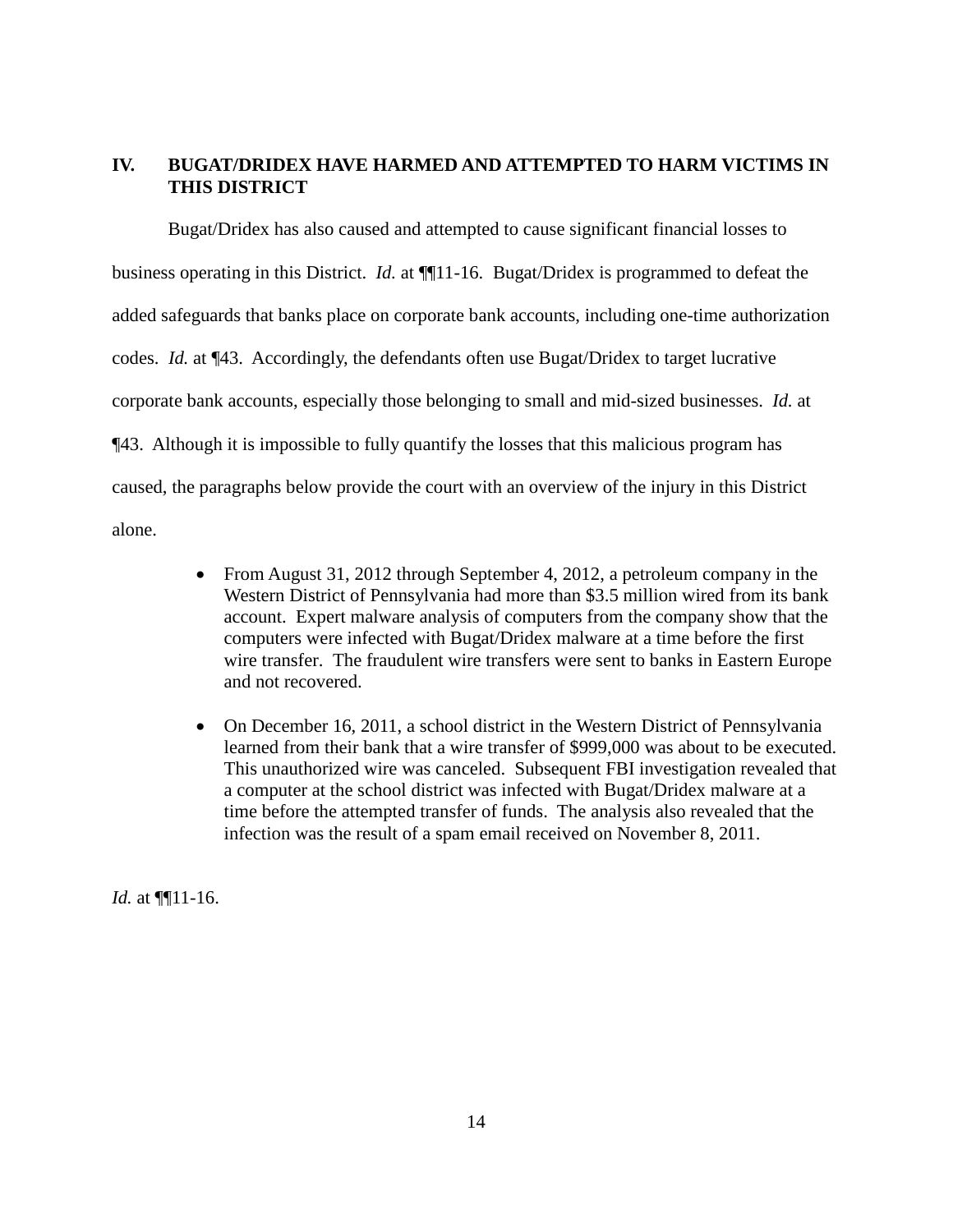# **V. THE UNITED STATES IS PREPARED TO DISRUPT THE BUGAT/DRIDEX BOTNETS**

The FBI has developed a comprehensive technical plan to disrupt the Bugat/Dridex botnet. A review of the technical disruption effort and subsequent remediation campaign is provided below.

## [**\*\*REDACTED\*\***]

## **VI. ARGUMENT**

#### **A. Jurisdiction and Venue Are Proper in This Court**

Sections 1345 and 2521 of Title 18 authorize the United States to "commence a civil action in any Federal court" to enjoin fraud, and to "initiate a civil action in a district court of the United States" to enjoin illegal interception of communications. As detailed above, and in the Complaint filed herewith, the defendants are engaged in fraud and wiretapping against U.S. citizens and businesses on a massive scale. Accordingly, subject matter jurisdiction is proper in this Court. This Court may also exercise personal jurisdiction over the defendants, who are foreign nationals that have deliberately targeted victims in this District. Venue is proper under 28 U.S.C. § 1391(b)(2), for the reasons discussed below in relation to personal jurisdiction.

1. The Defendants Are Subject to Personal Jurisdiction in This Court Because They Have Defrauded and Engaged in Unauthorized Wiretapping of Victims in this **District** 

At the complaint stage, a *prima facie* case by the plaintiff of personal jurisdiction is sufficient. *Eurofins Pharma US Holdings v. BioAlliance Pharma SA*, 623 F.3d 147, 155 (3d Cir. 2010). For claims arising under federal law, serving a summons or filing a waiver of service establishes personal jurisdiction over a defendant who is subject to the jurisdiction of a court of general jurisdiction in the state where the district court is located. Fed. R. Civ. P. 4(k)(1); *see*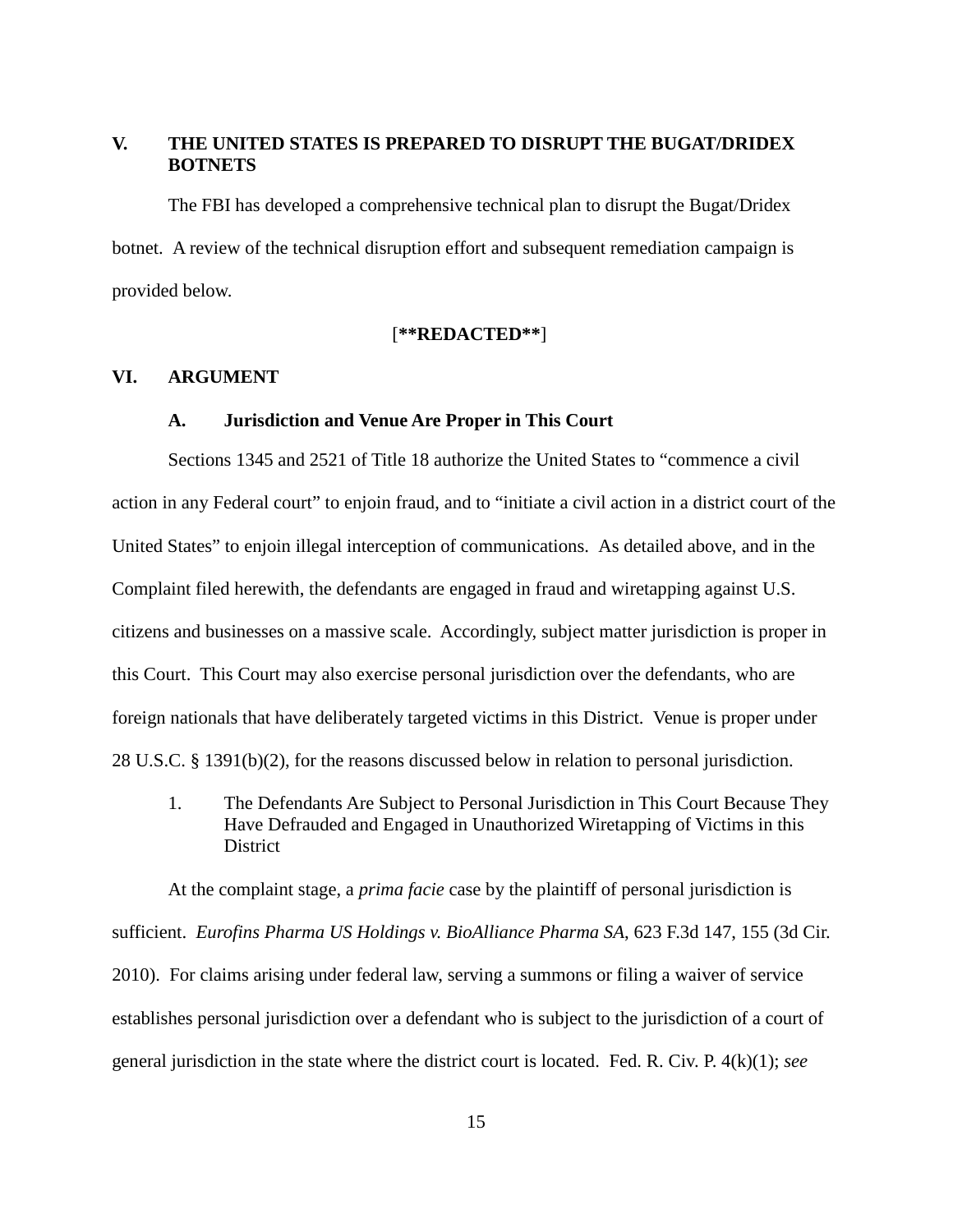*Provident Nat'l Bank v. California Federal Sav. & Loan Ass'n*, 819 F.2d 434, 437 (3d Cir.1987) ("A federal district court may assert personal jurisdiction over a nonresident of the state in which the court sits to the extent authorized by the law of that state."). Pennsylvania law provides for jurisdiction "to the fullest extent allowed under the Constitution of the United States" and "based on the most minimum contact with [the] Commonwealth allowed under the Constitution of the United States." 42 Pa. Cons.Stat. Ann. § 5322(b); *see Marten v. Godwin*, 499 F.3d 290, 296 (3d Cir. 2007).

Pursuant to the Pennsylvania long-arm statute, this Court may assert personal jurisdiction if the defendants have sufficient "minimum contacts" with this forum and if subjecting the defendants to the court's jurisdiction comports with "traditional notions of fair play and substantial justice." *International Shoe Co. v. Washington*, 326 U.S. 310, 316-17 (1945); *Pinker v. Roche Holdings Ltd.*, 292 F.3d 361, 368-69 (3d Cir. 2002). Where, as here, the cause of action is related to the defendant's contacts with the forum, it is sufficient if the contacts show "purposeful availment" by the defendant of an opportunity to conduct activity in the forum state. *Burger King Corp. v. Rudzewicz*, 471 U.S. 462, 475 (1985) ("Jurisdiction is proper . . . where the contacts proximately result from actions by the defendant *himself* that create a "substantial connection" with the forum).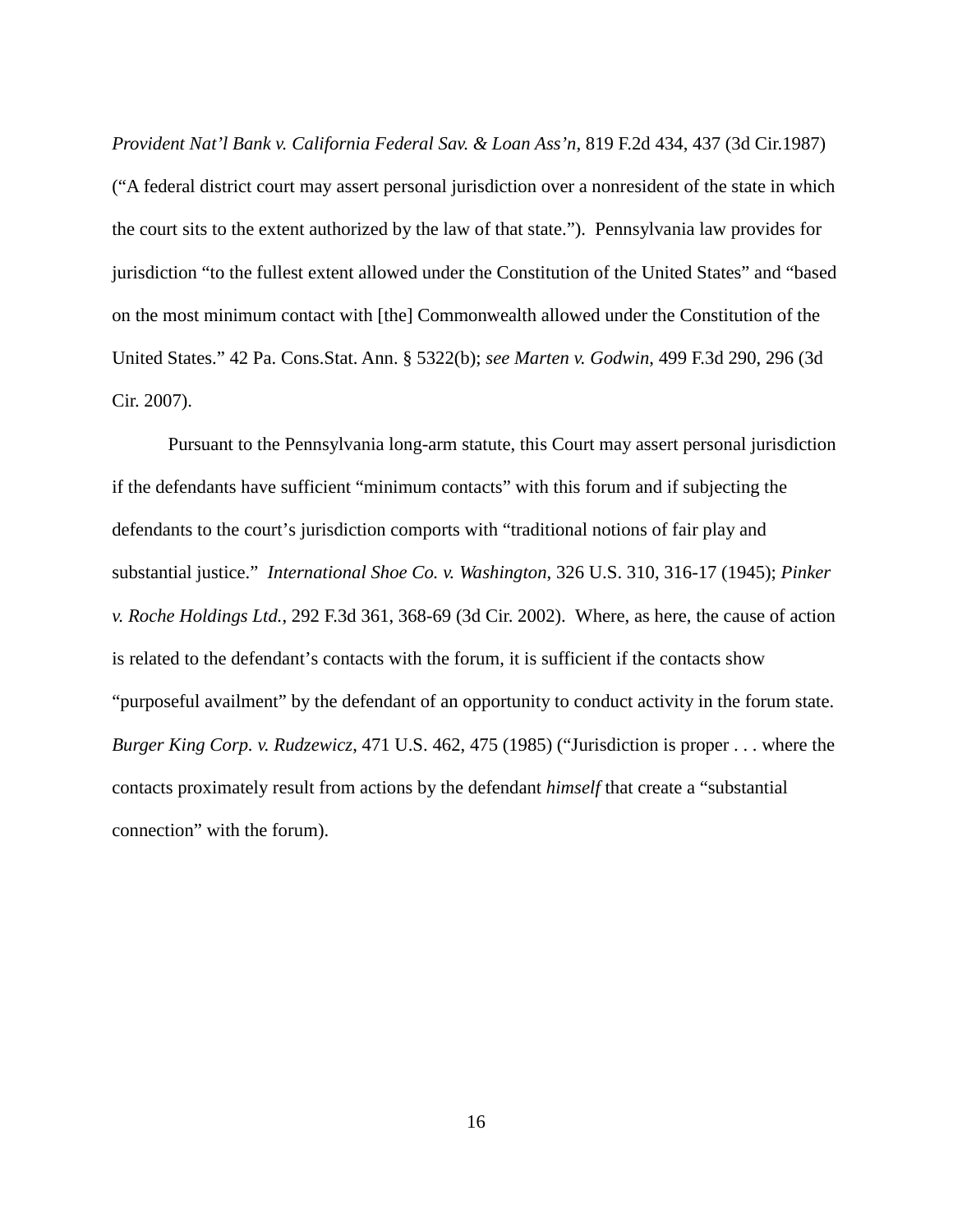The defendants' victims include individuals and businesses within Pennsylvania. The defendants have not only infected computers in Pennsylvania with Bugat/Dridex, but have intentionally caused significant harm, and attempted harm in this Commonwealth through bank account intrusions and the stealing of bank funds as well as attempts to do so. In so doing, the defendants have purposefully directed their conduct at Pennsylvania. Accordingly, the defendants' conduct readily satisfies the "minimum contacts" requirement of due process, and personal jurisdiction is consistent with the Pennsylvania long-arm statute, quoted above.

2. The Court Should Authorize Service of Process by Internet Publication and Delivery to Defendants' Last-Known Addresses

Unless otherwise prohibited by federal law or international agreement, an individual outside the United States may be served "as the court orders." Fed. R. Civ. Pro. 4(f)(3). The method of service selected must be "reasonably calculated, under all circumstances, to apprise interested parties of the pendency of the action" and afford them an opportunity to be heard." *Mullane v. Central Hanover Bank & Trust Co.*, 339 U.S. 306, 314 (1950).

Here, defendant Ghinkul is currently in custody in Cyprus. The remaining defendants are believed to reside in Russia, but their precise locations are not known. In order to ensure that these defendants are notified of the pendency of this action, the Government purposes to provide notice of this action through a number of methods.

First, the Government will serve the Complaint, Summons, TRO, and related filings ("Court Filings") via a Mutual Legal Assistance Treaty request for delivery upon defendant Ghinkul at his custodial location in Cyprus.

17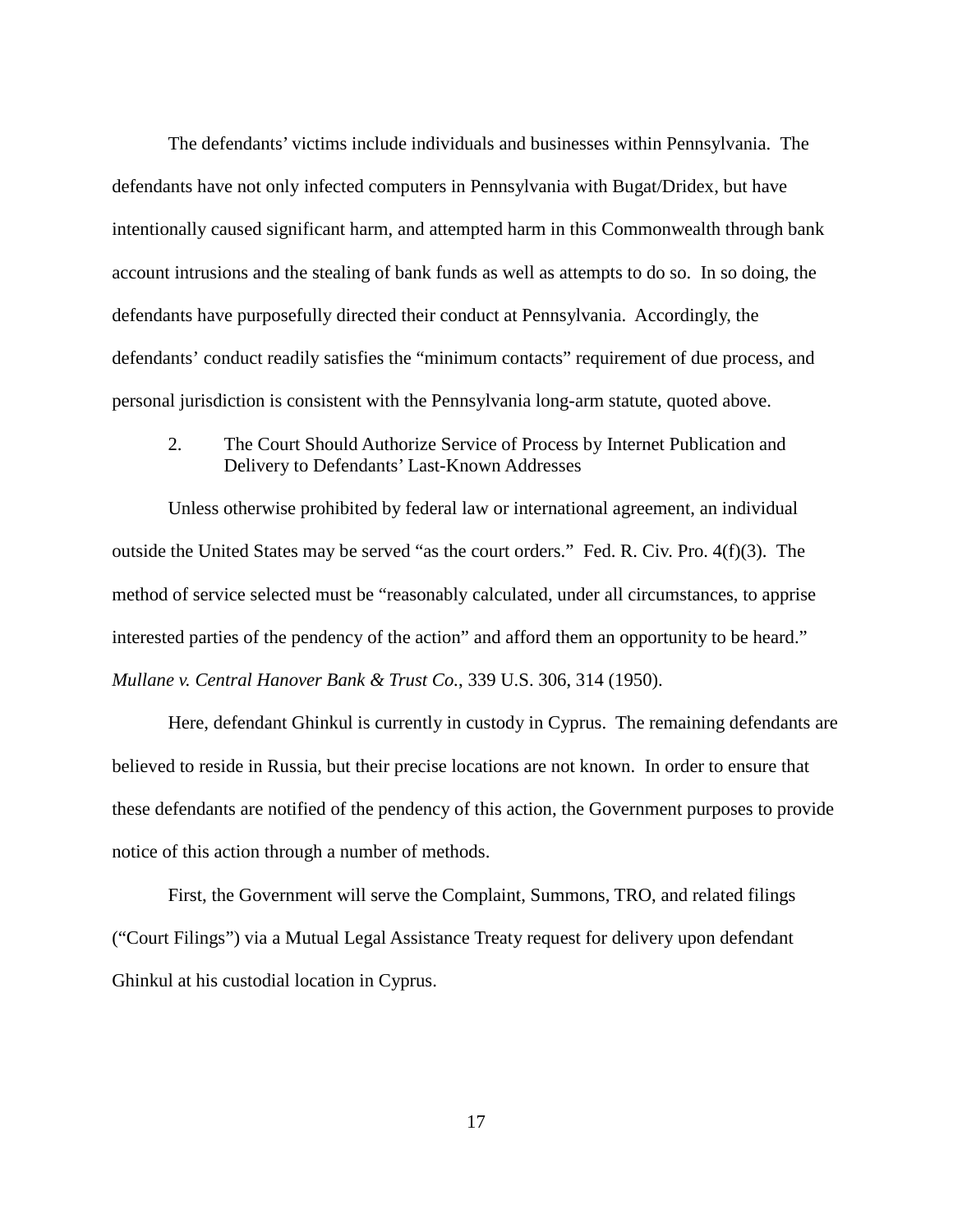Second, the Government will send the Court Filings via overnight delivery to last known addresses in Russia that the FBI believes, at least at one time, were the addresses used by Yakubets, Turashev, Mazilov, and Shkolovoy.

Third, the Government will provide notice to Mazilov, and Shkolovoy sharing "caramba," Yakubets as "aqua," and Turashev as "nintutu" through electronic messages. Through the course of the FBI's investigation, the Government has uncovered email addresses and Jabber addresses used by these three defendants. The Government will send the Court Filings to these email addresses and Jabber addresses, which should provide these three defendants with notice of this suit.

Fourth, the Government's will post copies of the Court Filings on the websites of the Department of Justice and the FBI (linked to the Department of Justice posting). If the TRO is granted, all press releases issued by the Department of Justice and the FBI with respect to this matter will direct the defendants to the websites where those pleadings can be accessed. Moreover, because the Government's plan to assist victims of Bugat/Dridex includes substantial media engagement, it is likely that the defendants will learn that the Department of Justice and FBI are involved in the disruption of their infrastructure. There is therefore good cause to believe that the defendants will seek additional information by visiting the public Internet sites of the Department of Justice and FBI and will thereby be notified of this action.

The service plan outlined above is very similar to what was proposed and ultimately approved by the courts in both Coreflood and GOZ. As in GOZ, the methods of service proposed above are even more likely to provide notice to the defendants in this suit as compared to the Coreflood defendants because – unlike in Coreflood – the Government knows the true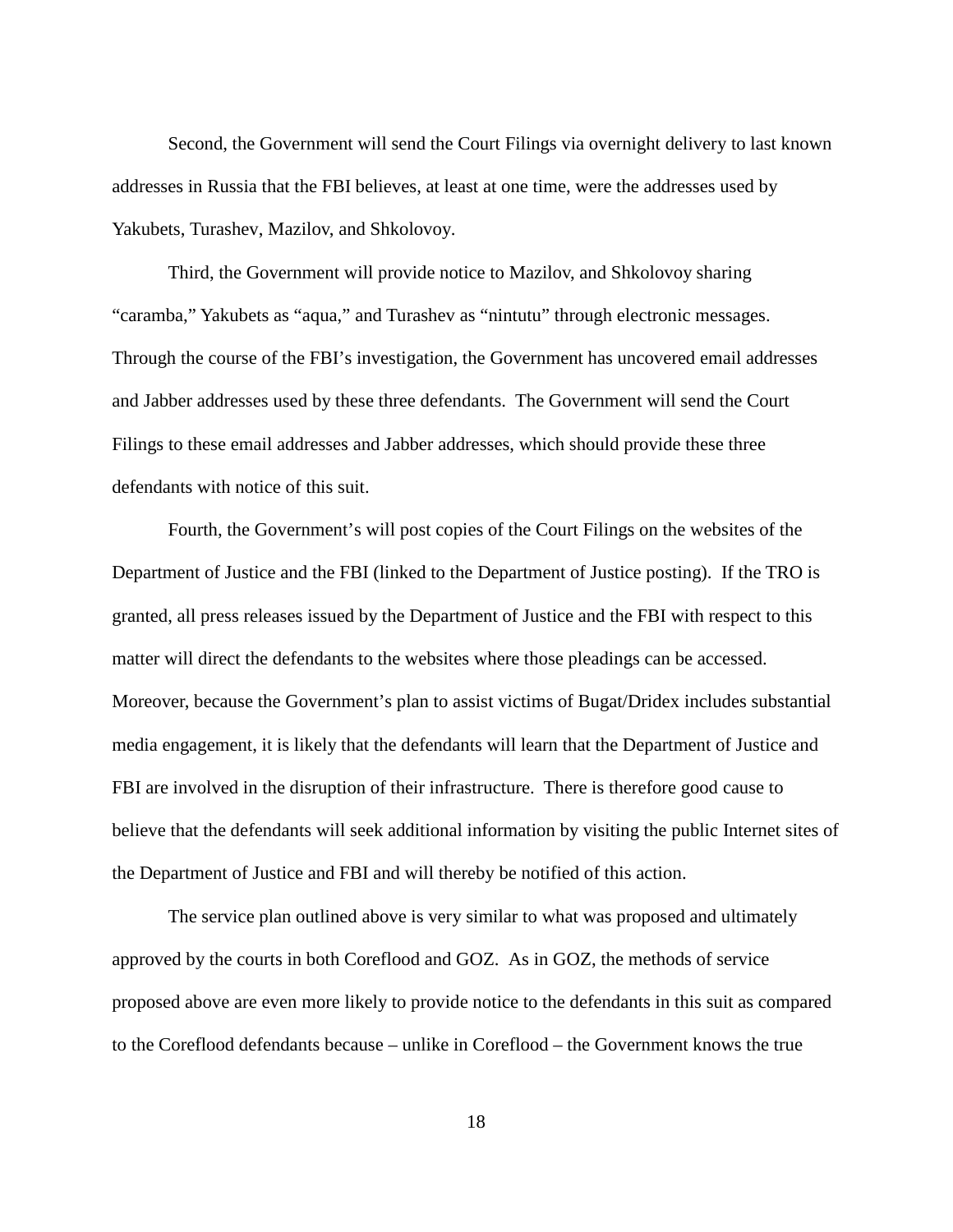name of the lead defendant and will serve him at his current location. Moreover, the Government is not aware of any international agreement that prohibits the methods of service proposed above. Accordingly, pursuant to Rule 4(f)(3), the Court should approve the Government's plan for service of process.

# **B. The Court May Authorize the United States to Implement the Technical Disruption Described Above to Stop the Ongoing Fraud and Unlawful Interception of Communications Perpetrated by the Bugat/Dridex Botnet**

As described in more detail above, the TRO sought by the Government would direct six companies and organizations to redirect inbound traffic to IP addresses used to maintain communications between Bugat/Dridex infected computers with the defendant's command and control architecture and send that traffic to the substitute servers established pursuant to this Court's Order. By ordering this relief, the Court will halt the defendants' use of Bugat/Dridex to defraud and wiretap U.S. citizens and businesses, and will preserve the status quo while privatesector partners identify and notify victims and assist in removing the defendants' malicious software from their computers.

District Courts generally have broad discretion in deciding whether to grant injunctive relief. *See General Instrument Corp. of Delaware v. Nu-Tek Elecs. & Mfg., Inc.*, 197 F.3d 83, 90 (3d Cir. 1999). As courts of equity, District Courts "'may, and frequently do, go much farther both to give and withhold relief in furtherance of the public interest than they are accustomed to go when only private interests are involved.' . . . This is especially the case where the public interest in question has been formalized in a statute." *Instant Air Freight Co. v. C.F. Air Freight, Inc.*, 882 F.2d 797, 803 (3d Cir. 1989) (quoting *Virginian Ry. Co. v. System Fed'n No. 40*, 300 U.S. 515, 552 (1937)). In particular, the Third Circuit has noted that injunctive relief is "in the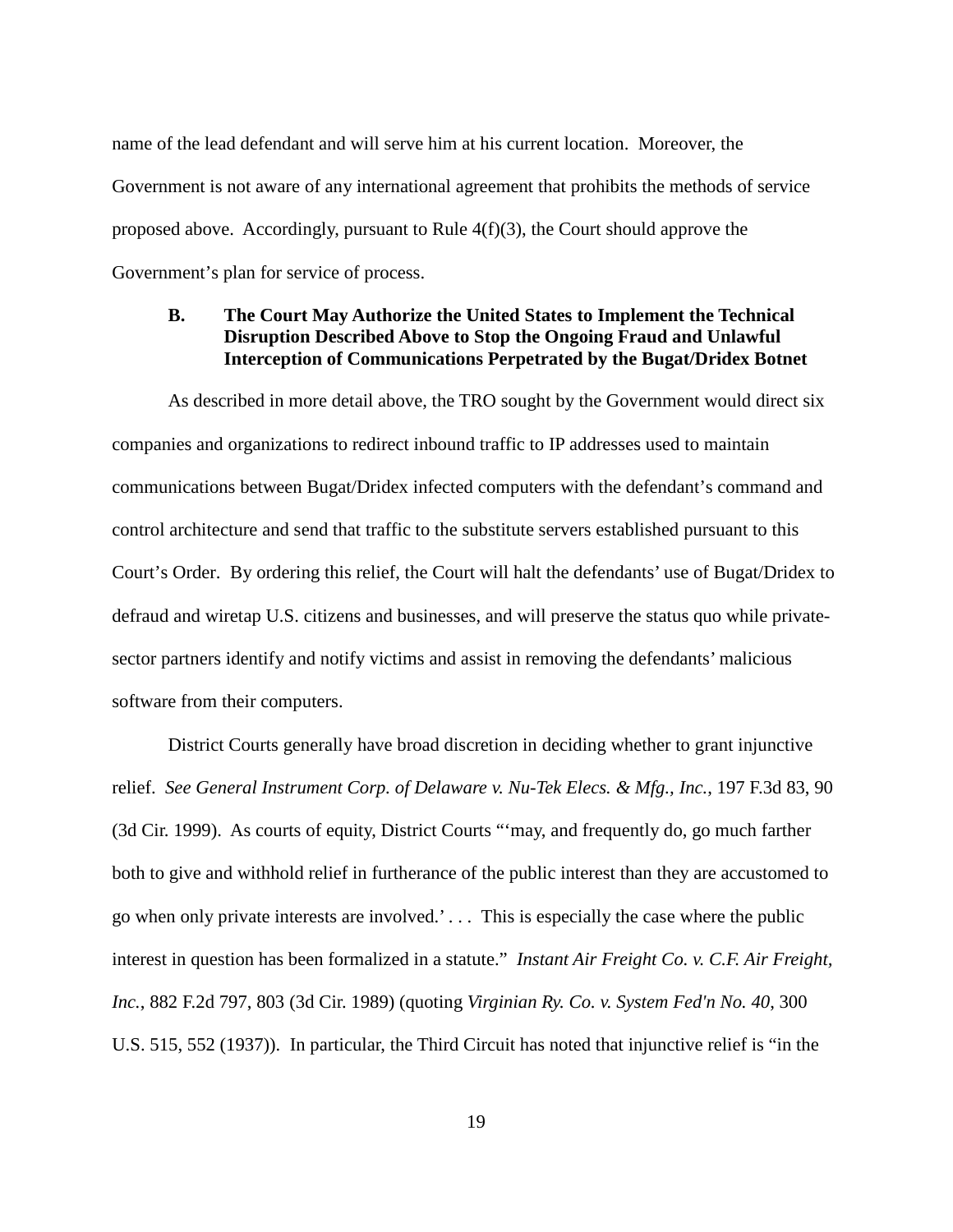broadest sense for the discretion of the trial court which is best qualified to form a judgment as to the likelihood of a repetition of the offense." *U.S. v. Article of Drug Designated B-Complex Cholinos Capsules*, 362 F.2d 923, 928 (3d Cir. 1966).

Sections 1345 and 2521 of Title 18 enhance the Court's traditional powers at equity by allowing the Court to promptly enjoin ongoing fraudulent or unauthorized interception upon a suit by the Government. These statutes confer broad authorization for courts to enter restraining orders "at any time," or to "take such other action, as is warranted to prevent a continuing and substantial injury." 18 U.S.C. §§ 1354(b), 2521. In particular, Section 1345

authorizes broad injunctive relief . . . for any violation of chapter 63 [and is] a powerful weapon in the government's anti-fraud arsenal. In addition to authorizing injunctive relief . . . the statute empowers courts to enter restraining orders, prohibitions, and "take such other action, as is warranted to prevent a continuing and substantial injury to the United States or to any person or class of person for whose protection the action is brought." . . . As a result, civil suits under § 1345 are often used to preserve the status quo during a lengthy parallel criminal probe.

*United States v. Payment Processing Ctr.*, 435 F. Supp.2d 462, 464 (E.D. Pa. 2006); *see also id.* at 466 (citing *United States v. Cen-Card Agency/C.C.A.C.*, No. 88-5764, 1989 WL 30653 (3d Cir. March 23, 1989) (discussing past use of Section 1345 to stop fraud)). Indeed, Congress enacted Section 1345 specifically "to allow the Attorney General to put a speedy end to a fraud scheme by seeking an injunction in federal District Court whenever he determines he has received sufficient evidence of a violation of Chapter 63 to initiate such an action," and intended the District Court "to grant such action as is warranted to prevent a continuing and substantial injury to the class of persons designed to be protected by the criminal statute." S. Rep. No. 98-225, at 402 (1984). The use of similar statutory language in Section 2521, enacted after Section 1345, suggests a similar Congressional intent to permit the Attorney General to "put a speedy end" to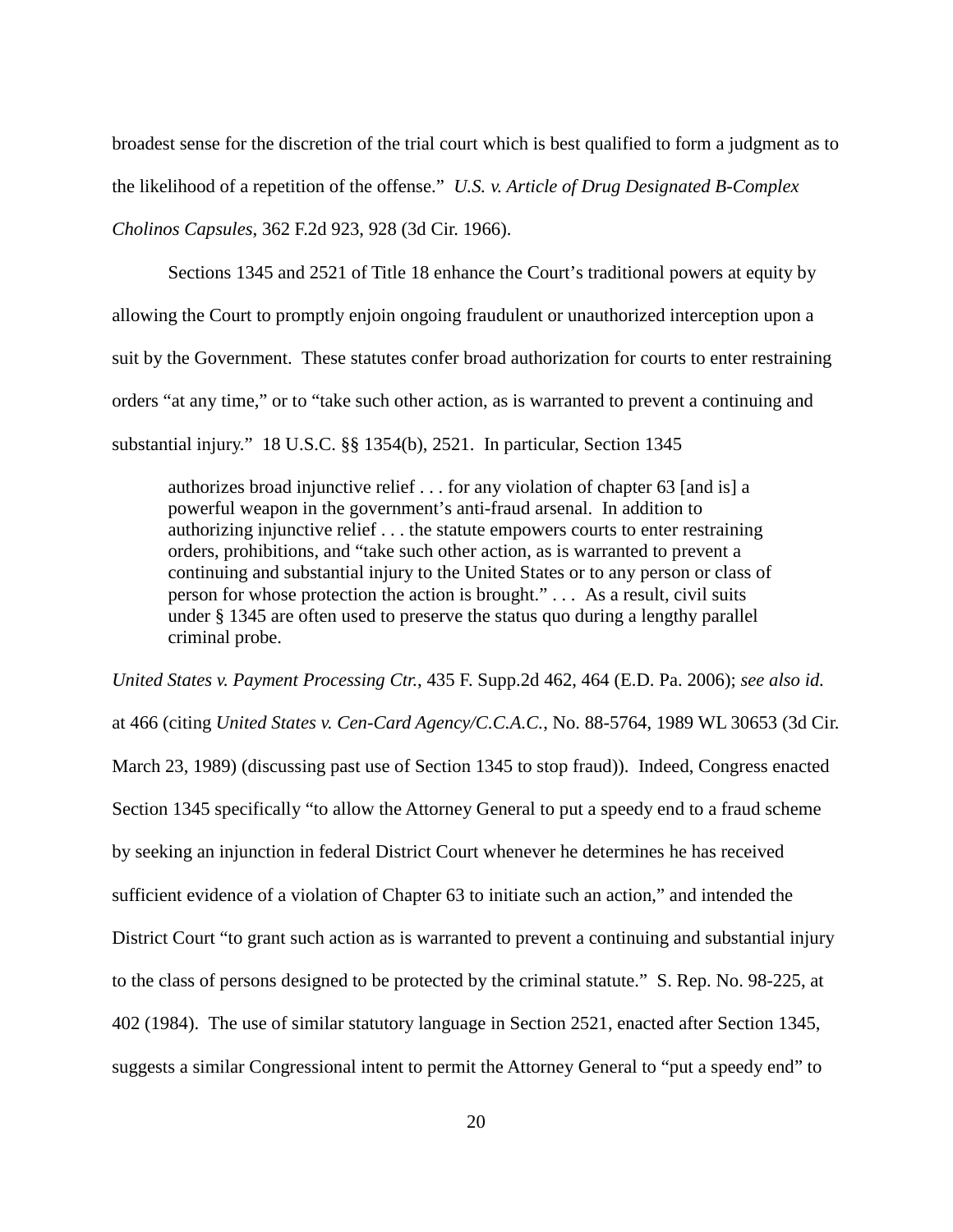ongoing unlawful interceptions. *See also* S. Rep. No. 99-541, at 34 (1986). The Government seeks the relief set forth herein for precisely those purposes.

Civil injunctive relief, such as that sought in this application, has been used in several Districts to accomplish large-scale disruptions of widespread computer hacking. In some cases, the United States Government has been the plaintiff, and in others, a private party has sought the injunctions. In all cases, injunctions have enabled the plaintiffs to halt hackers' schemes without infringing upon the privacy or property interests of victims or other parties.

For example, in Coreflood, the United States District Court for the District of Connecticut, pursuant to 18 U.S.C. §§ 1345 and 2521, enjoined a series of John Doe defendants from running the Coreflood botnet software.<sup>[6](#page-20-0)</sup> The court based its ruling on the Government's showing that the John Doe defendants were using Coreflood to commit wire and bank fraud and to engage in unauthorized electronic surveillance, that the defendants' conduct was causing a continuing and substantial injury, and that the requested restraining order would prevent or ameliorate that injury. The Coreflood order authorized the FBI to establish a substitute server to replace the botnet command and control server formerly run by the defendants and compelled the Domain Registries and Registrars responsible for the domain names used by the Coreflood malware to redirect to the substitute server all traffic intended for the Coreflood domains.

<span id="page-20-0"></span> <sup>6</sup> 18 U.S.C. § 1345, combined with the court's inherent equitable authority, was also the basis upon which the U.S. District Court for the Eastern District of Missouri entered a temporary restraining order enjoining individuals from transferring domain names and ordering registrars and registries not to change registration for specified domains, and subsequently entered a permanent injunction with the additional requirement that the registration of defendants' domain names be transferred to non-U.S. registrars. *United States v. Betonsports PLC*. No. 4:06CV01064, 2006 WL 3257797, at \*8-9 (E.D. Mo. Nov. 9, 2006); Temporary Restraining Order, *United States v. Betonsports PLC*, No. 4:06CV01064 (E.D. Mo. July 17, 2006).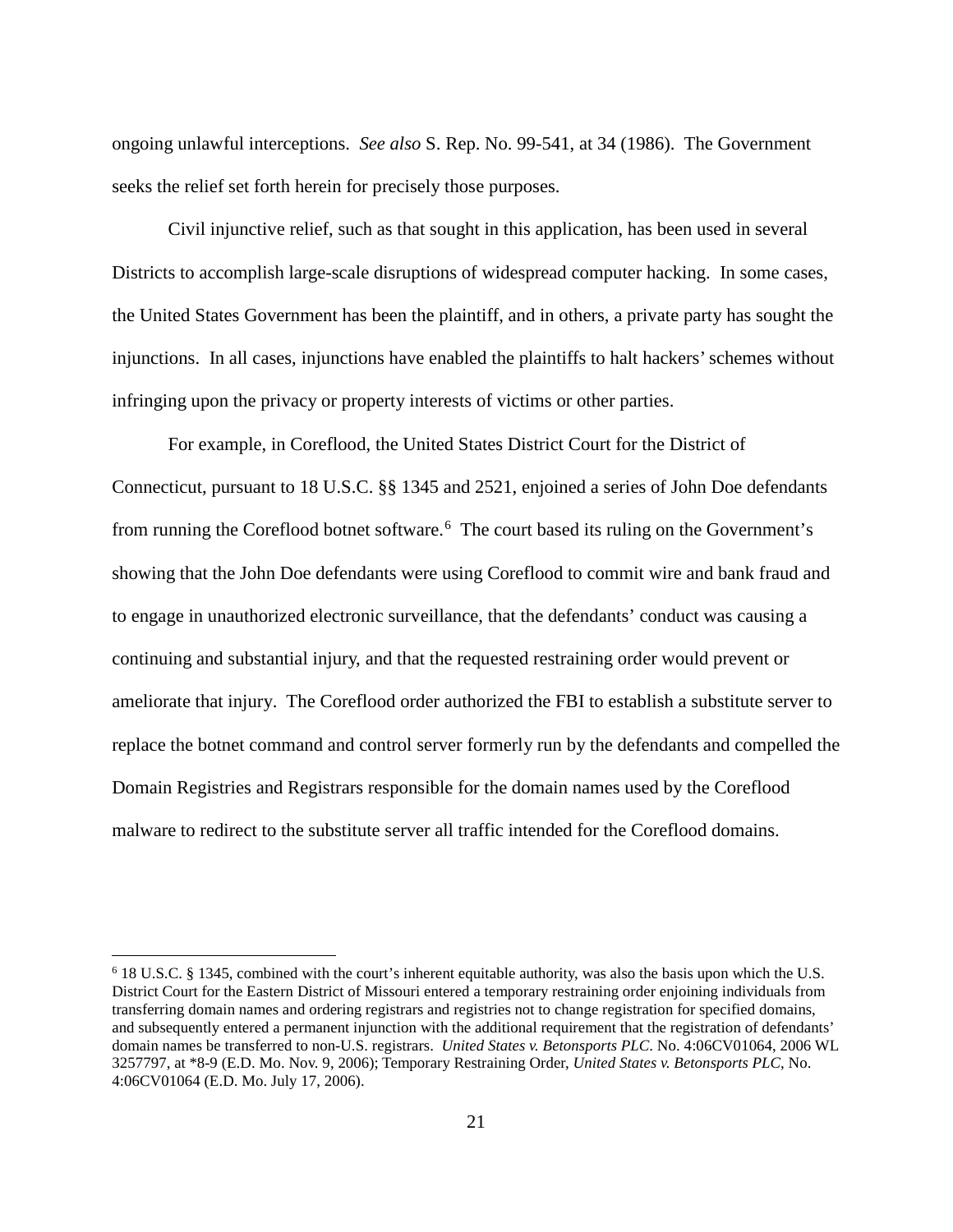More recently, in the GameOver Zeus (GOZ) case, *United States v. Bogachev*, No. 2:14- CV-0685 (W.D. Pa., filed May 26, 2014), here in the Western District of Pennsylvania, this District Court enjoined defendants from running the GOZ and Cryptolocker malware again pursuant to 18 U.S.C. §§ 1345 and 2521. The court based its ruling on the Government's showing that the defendants were using GOZ and Cryptolocker to commit wire and bank fraud and to engage in unauthorized electronic surveillance, that the defendants' conduct was causing a continuing and substantial injury, and that the requested restraining order would prevent or ameliorate that injury. The GOZ order, as was the case in Coreflood, authorized the FBI to establish a substitute server to replace the botnet command and control server formerly run by the defendants and compelled the Domain Registries and Registrars responsible for the domain names used by the GOZ and Cryptolocker malware to redirect to the substitute server all traffic intended for the GOZ and Cryptolocker domains.

Similarly, in Microsoft's action against the ZeroAccess botnet, the Western District of Texas entered an injunction granting very similar relief to the relief sought here. Specifically, the Court ordered Domain Registries to redirect traffic from ZeroAccess domains to a substitute command and control server, and ordered 45 U.S. ISPs to block their customers from connecting to a series of malicious IP addresses specified by Microsoft. *See Ex Parte* Temporary Restraining Order and Order to Show Cause Re Preliminary Injunction, *ZeroAccess*, *supra*. Microsoft has obtained similar injunctions in a number of courts throughout the country. *See, e.g*., *Ex Parte* Temporary Restraining Order and Order to Show Cause Re Preliminary Injunction, *Microsoft Corp. v. Patti et al.*, 1:11 CV 01017 (Sep. 22, 2011); Second Amended *Ex Parte* Temporary Restraining Order, Seizure Order and Order to Show Cause Re Preliminary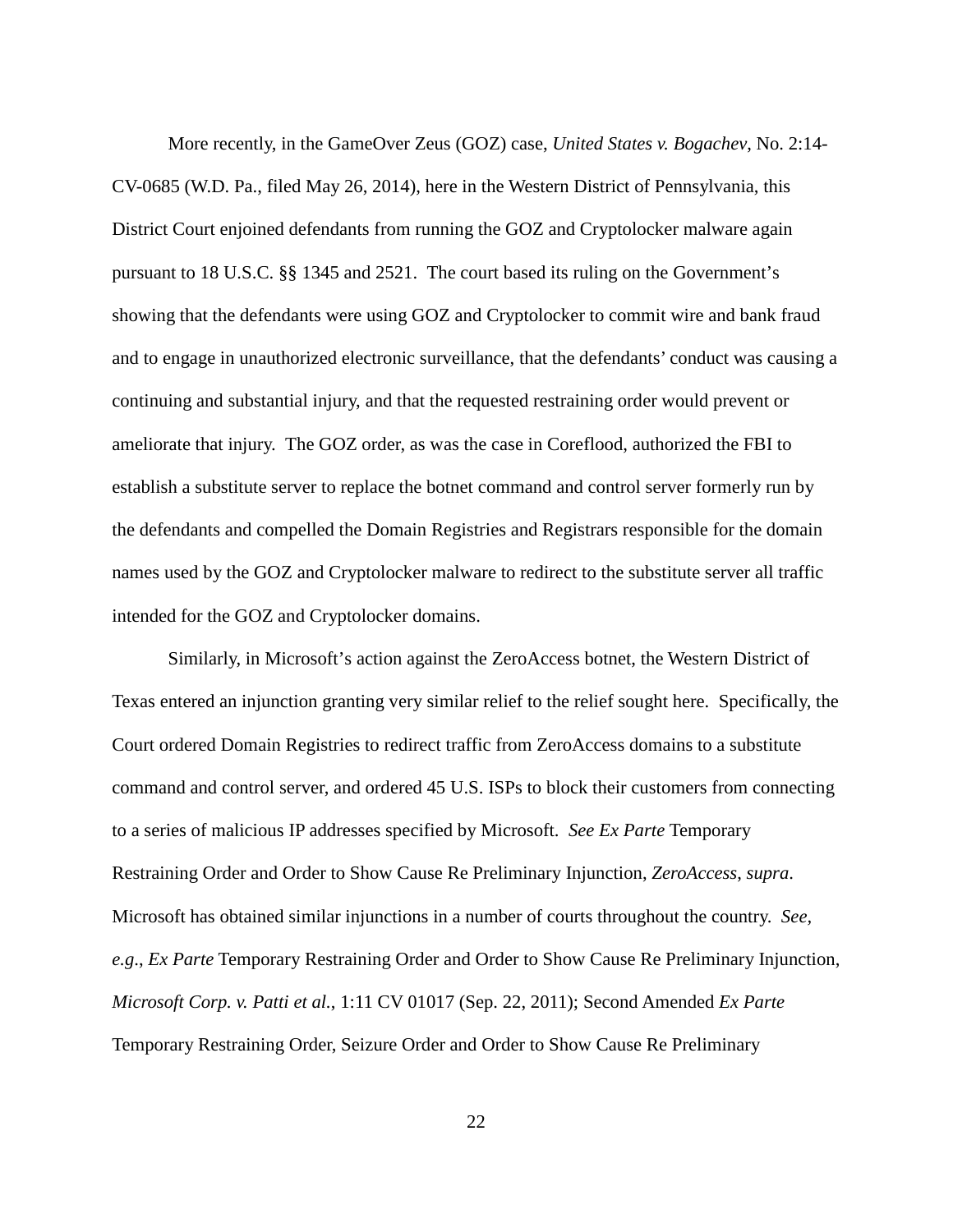Injunction, *Microsoft Corp. v. John Does 1-11 Controlling a Computer Botnet Thereby Injuring Microsoft and its Customers*, 2:11 CV 00222 (Mar. 9, 2011); *Ex Parte* Temporary Restraining Order and Order to Show Cause Re Preliminary Injunction, *Microsoft Corp. v. John Does 1-27, Controlling a Computer Botnet Thereby Injuring Microsoft and its Customers*, No. 1:10 CV 156 (E.D.Va. Feb. 22, 2010).

1. Statutory Framework

Section 1345 of Title 18 authorizes the Attorney General to commence a civil action for injunctive relief whenever "a person is violating or about to violate this chapter." 18 U.S.C. § 1345(a)(1)(A). The referenced chapter of Title 18 includes Sections 1343 (Fraud by wire, radio, or television) and 1344 (Bank fraud), statutes the defendants are fragrantly violating through the use of Bugat/Dridex. Section 1345 further provides that a "permanent or temporary injunction or restraining order shall be granted," and that the "court shall proceed as soon as practicable to the hearing and determination of such an action, and may, at any time before final determination, enter such a restraining order or prohibition, or take such other action, as is warranted to prevent a continuing and substantial injury to the United States or to any person or class of persons for whose protection the action is brought." 18 U.S.C.  $\S$  1345(a)(3), (b).

Section 2521 of Title 18 similarly authorizes injunctions against illegal interception of communications in violation of 18 U.S.C. § 2511:

Whenever it shall appear that any person is engaged or is about to engage in any act which constitutes or will constitute a felony violation of this chapter, the Attorney General may initiate a civil action in a district court of the United States to enjoin such violation. The court shall proceed as soon as practicable to the hearing and determination of such an action, and may, at any time before final determination, enter such a restraining order or prohibition, or take such other action, as is warranted to prevent a continuing and substantial injury to the United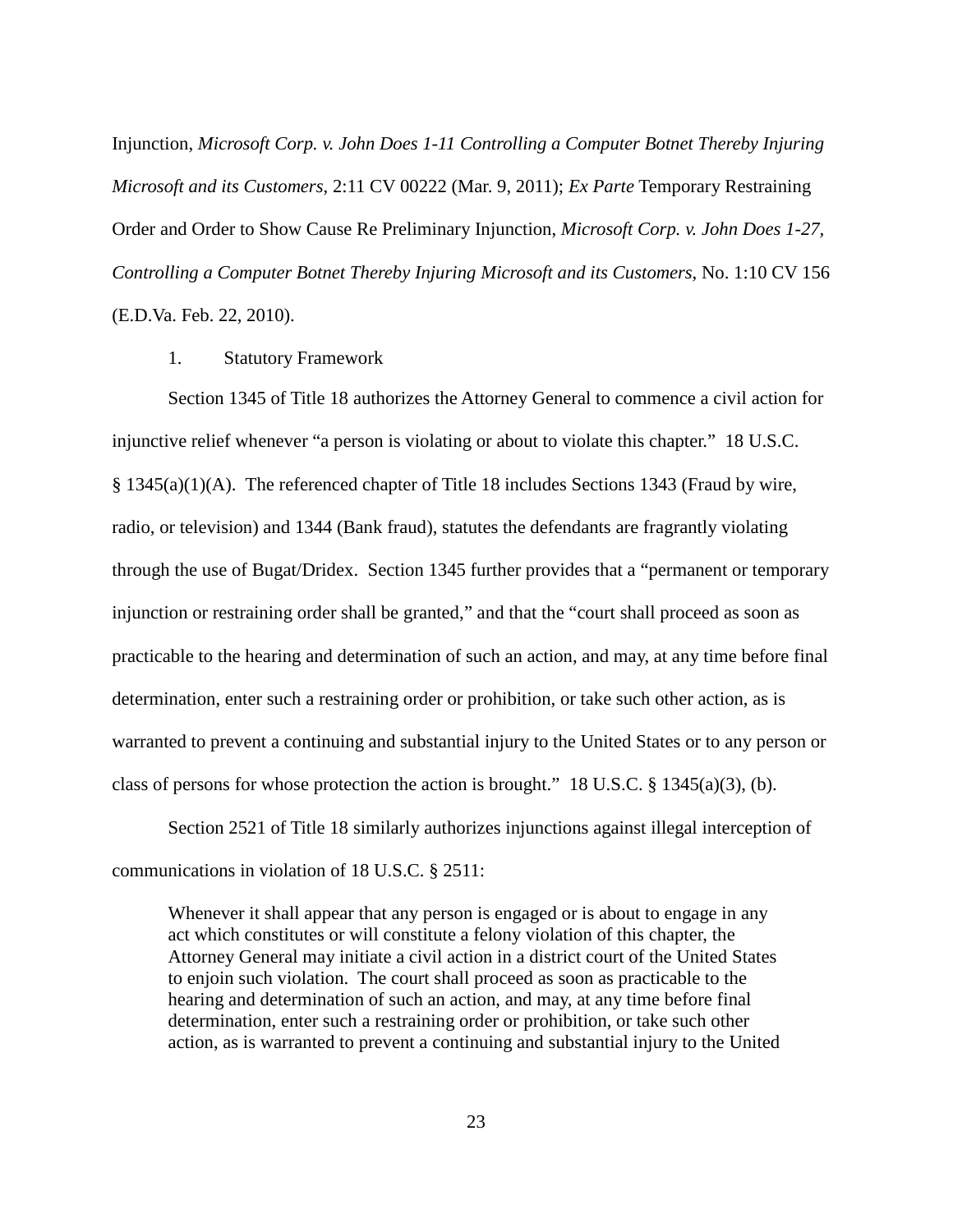States or to any person or class of persons for whose protection the action is brought.

Because Bugat/Dridex harvests user credentials by illegally intercepting the communications between infected computers and Internet websites, Section 2521 also empowers the Government to seek the injunctive relief proposed in this action.

2. The United States May Obtain an Injunction Pursuant to 18 U.S.C. § 1345 and 18 U.S.C. § 2521 Without Demonstrating the Traditional Prerequisites for Injunctive Relief

Where, as here, the United States seeks an injunction pursuant to federal statutes enacted to protect the public interest that provide for injunctive relief, the Court is authorized to issue the injunction if the statutory conditions are satisfied. *See United States v. Nutrition Serv., Inc.*, 227 F. Supp. 375, 388–89 (W.D. Pa. 1964), *aff'd* 347 F.2d 233 (3d Cir. 1965) ("There is sufficient showing [for an injunction], whereas here, the Government presents evidence of violations of the provisions of a statute enacted for the protection of the public. . . . Nor is it necessary to demonstrate the precise way in which violations of the law might result in injury to the public interest. It is sufficient to show only that the threatened act is within the declared prohibition of Congress."); *United States v. Sene X Eleemosynary Corp.*, 479 F. Supp. 970, 980 (S.D. Fla. 1979) ("Where an injunction is authorized by statute, it is proper to issue such an order to restrain violations of the law if the statutory conditions are satisfied."). The United States thus is not required to demonstrate the traditional prerequisites for a TRO or preliminary injunction, such as irreparable harm or sufficient public interest. *See United States v. Livdahl*, 356 F.Supp.2d 1289, 1290-91 (S.D. Fla. 2005); *Sene X Eleemosynary Corp.*, 479 F. Supp. at 980–81 ("It is sufficient to show only that the threatened act is within the declared prohibition of Congress."); *Nutrition Serv., Inc.*, 227 F. Supp. at 388–89; *see also Government of the Virgin Islands v. Virgin Islands*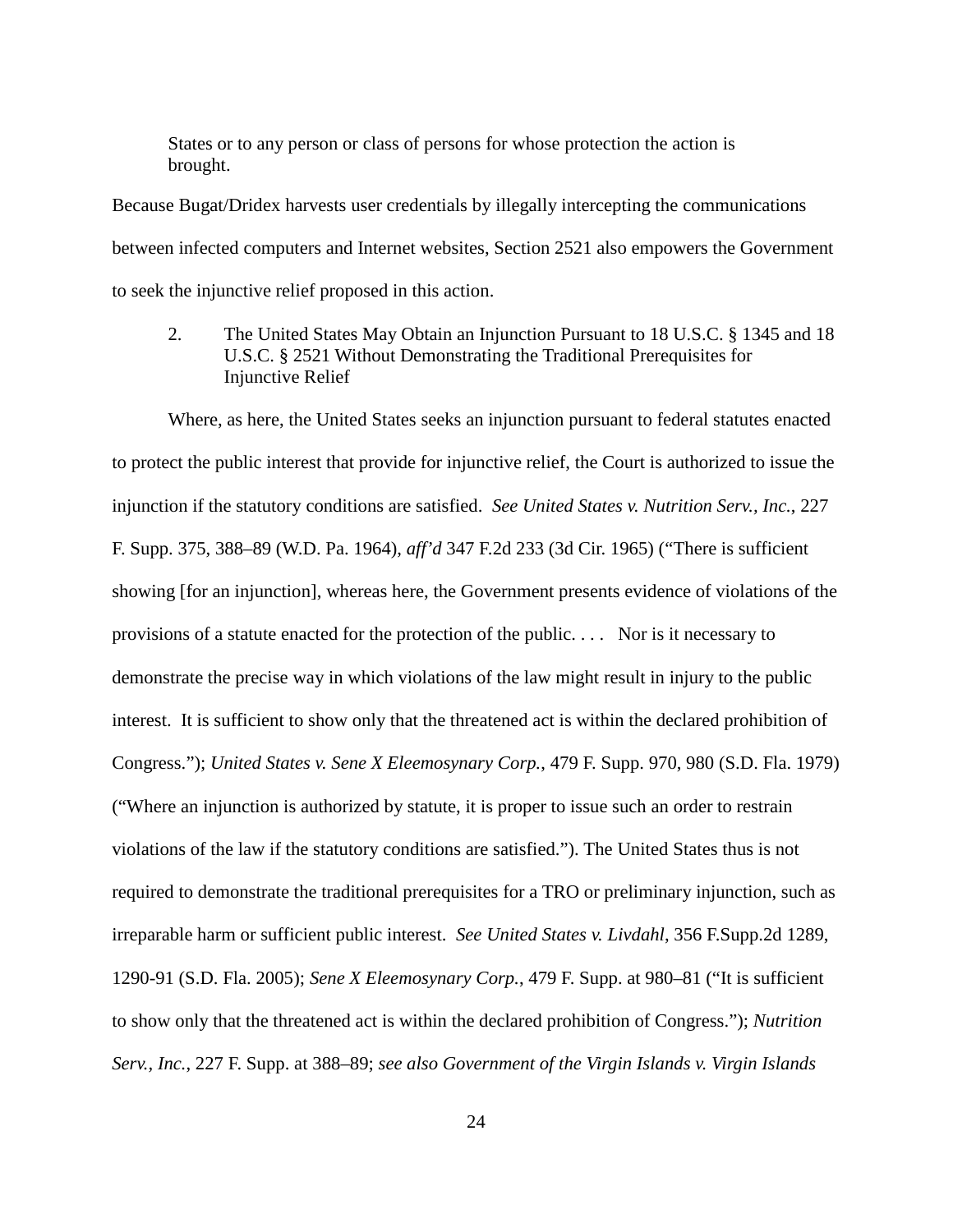*Paving*, 714 F.2d 283, 286 (3d Cir. 1983) (superseded on other grounds by statute, *see Edwards v. Hovensa*, 497 F.3d 355, 359 (3d Cir. 2007); *United States Postal Service v. Beamish*, 466 F.2d 804, 806 (3d Cir. 1972); *CSX Transp., Inc. v. Tennessee Bd. Of Equalization*, 964 F.2d 548, 551 (6th Cir. 1992). [7](#page-24-0)

3. The United States Is Authorized to Obtain Injunctive Relief Under 18 U.S.C. § 1345 and 18 U.S.C. § 2521 Because Defendants Are Committing Bank and Wire Fraud and Are Illegally Intercepting Electronic Communications

As detailed in Special Agent Stevens' Declaration, and summarized above, the defendants are engaged in wire fraud, bank fraud, and illegal interception of communications on a massive scale through the use of Bugat/Dridex. The United States is therefore fully authorized to obtain an injunction under both 18 U.S.C. § 1345 and 18 U.S.C. § 2521.

When, as here, a federal statute empowers the Government to obtain an injunction prohibiting further violations of criminal law, courts are split on whether the United States must show that there is probable cause to believe the defendant is violating or is about to violate any of the enumerated offenses, or must demonstrate such violations by a preponderance of the evidence. *Compare United States v. Luis,* 966 F.Supp.2d 1321, 1326 (S.D. Fla. 2013) (probable cause; collecting cases) and *United States v. Payment Processing Ctr., LLC*, 461 F. Supp. 2d 319, 323 & n.4 (E.D. Pa. 2006) (probable cause) with *United States v. Brown*, 988 F.2d 658, 663 (6th Cir. 1993) (preponderance) and *United States v. Williams*, 476 F.Supp.2d 1368, 1374 (M.D.Fla.2007) (preponderance). This issue has not been decided by the Third Circuit. In any event, given the overwhelming evidence of criminal conduct presented in Special Agent Stevens'

<span id="page-24-0"></span> <sup>7</sup> In passing a statute authorizing injunctive relief, Congress implicitly finds that a violation of the law will irreparably harm the public interest. *See Nutrition Serv., Inc.*, 227 F. Supp. at 388–89.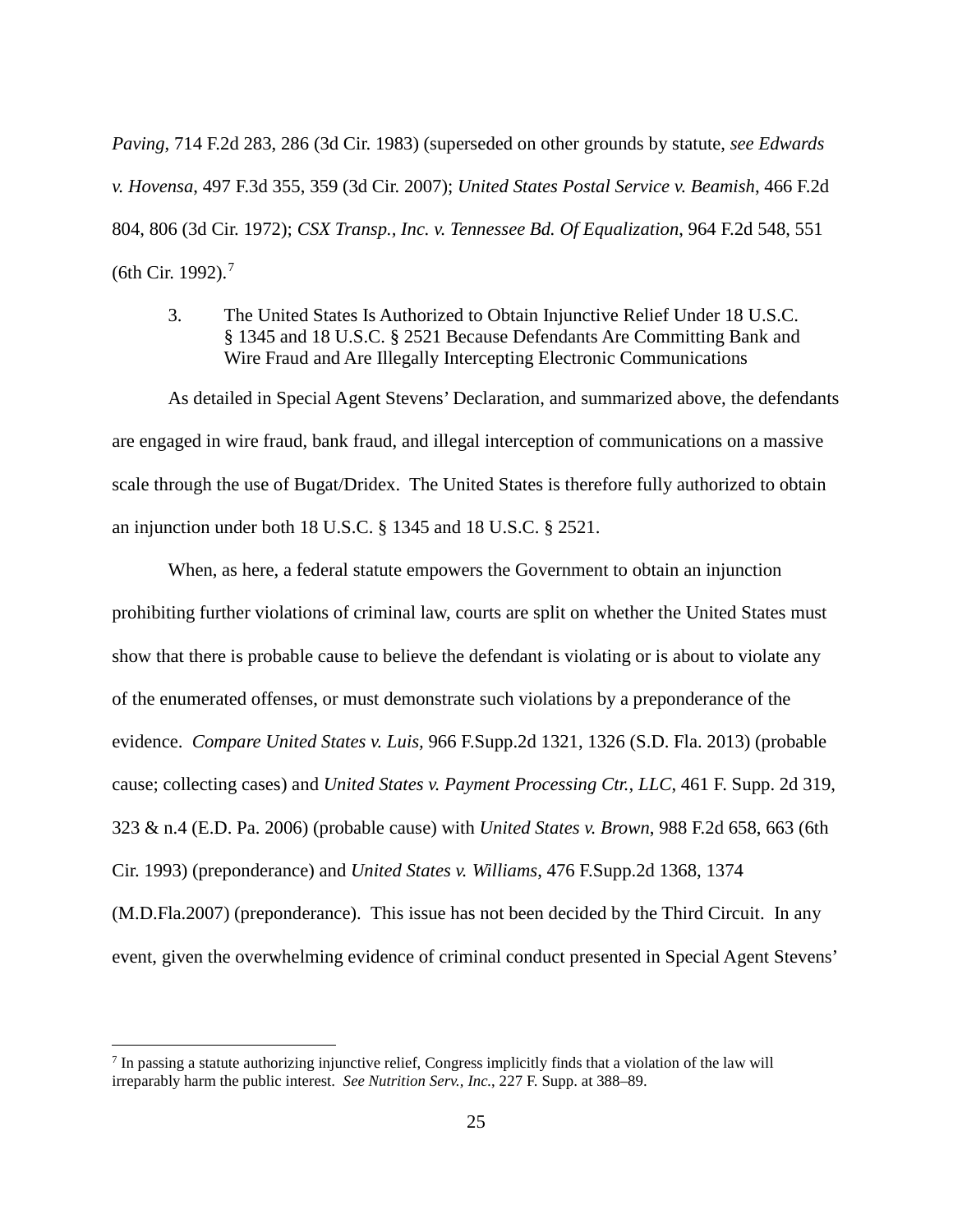Declaration, the United States easily meets its burden of proof under 18 U.S.C. § 1345 and 18 U.S.C. § 2521 regardless of which evidentiary standard is applied.

### a. The Defendants Are Committing Wire Fraud (18 U.S.C. § 1343)

The elements of wire fraud are: (1) a scheme to defraud; (2) use of the wires for the purpose of executing the scheme; and (3) fraudulent intent. *Devon IT, Inc. v. IBM Corp.*, 805 F. Supp. 2d 110, 123 (E.D. Pa. 2011) (citing *United States v. Pharis*, 298 F.3d 228, 234 (3d Cir. 2002)); *see National Sec. Systems, Inc. v. Iola,* 700 F.3d 65, 105 (3d Cir. 2012). The defendants' conduct readily establishes all of these elements. The defendants operate the Bugat/Dridex botnet for the purpose of stealing online credentials and using those credentials to gain unauthorized access to financial accounts. Once these credentials are harvested, the defendants use the credentials to pose as their victims and log into their bank accounts over the Internet. The defendants then initiate fraudulent wire and ACH transfers in order to empty the bank accounts they have compromised.

### b. The Defendants are Committing Bank Fraud (18 U.S.C. § 1344)

The elements of bank fraud are: (1) a scheme to defraud a federally insured financial institution; (2) the defendant participated in the scheme by means of false pretenses, representations, or promises that were material; and (3) the defendant acted knowingly. *United States v. Goldblatt*, 813 F.2d 619, 624 (3d Cir. 1987); *McCoy-McMahon v. Godlove*, No. 08-CV-05989, 2011 WL 4820185, at \*12 (E.D. Pa. Sept. 30, 2011). The defendants' criminal conduct satisfies each of these elements. First, the defendants use the Bugat/Dridex botnet to conduct fraudulent financial transfers from federally insured banks, as exemplified by the specific Bugat/Dridex attacks described above. Second, the defendants make materially false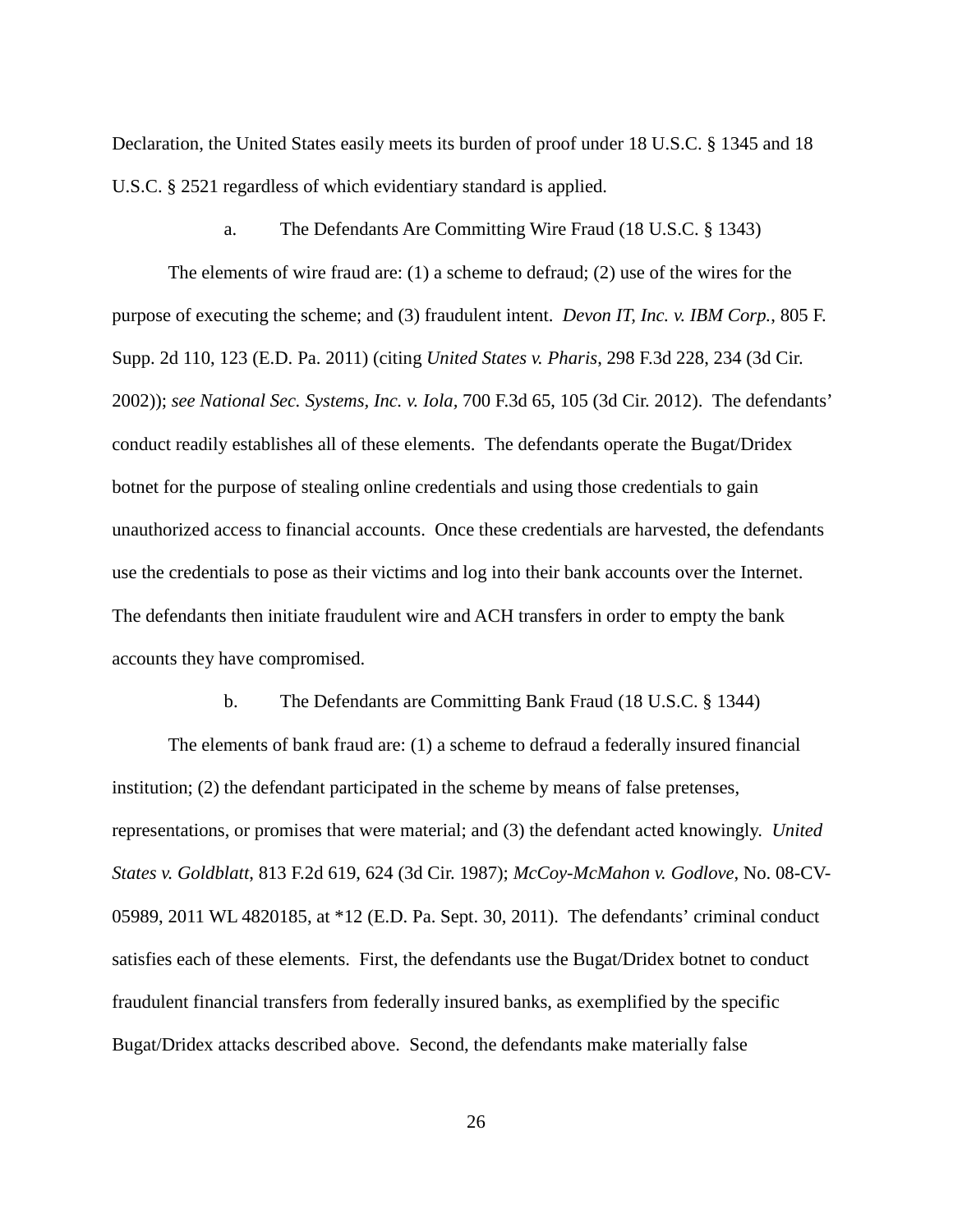representations to both the bank and the victim to perpetrate their fraudulent scheme, both in tricking victims into installing malware and in impersonating victims to conduct the fraudulent transfers. Finally, the defendants act knowingly and intentionally, as demonstrated by their operation of highly sophisticated botnet software to accomplish their fraud.

## c. The Defendants are Unlawfully Intercepting Electronic Communications (18 U.S.C. § 2511)

It is a violation of the Wiretap Act to:

intentionally intercept, endeavors to intercept, or procures any other person to intercept or endeavor to intercept, any wire, oral, or electronic communication;

[or to]

intentionally use, or endeavor to use, the contents of any wire, oral, or electronic communication, knowing or having reason to know that the information was obtained through the interception of a wire, oral, or electronic communication in violation of this subsection.

18 U.S.C. § 2511(1)(a), (d); (4)(a). As described in the Declaration of Special Agent Stevens,

Bugat/Dridex is a highly advanced communications interception platform that exists to harvest online credentials by intercepting communications between infected computers and financial websites. Through the use of Bugat/Dridex's web injects, these credentials are harvested in real time as they are transmitted from the victim's computer. Similarly, Bugat/Dridex's feature that allows for keystroke logging also allows for the harvesting of credentials as they are transmitted in real time. This conduct clearly violates 18 U.S.C. § 2511(1)(a) and (d).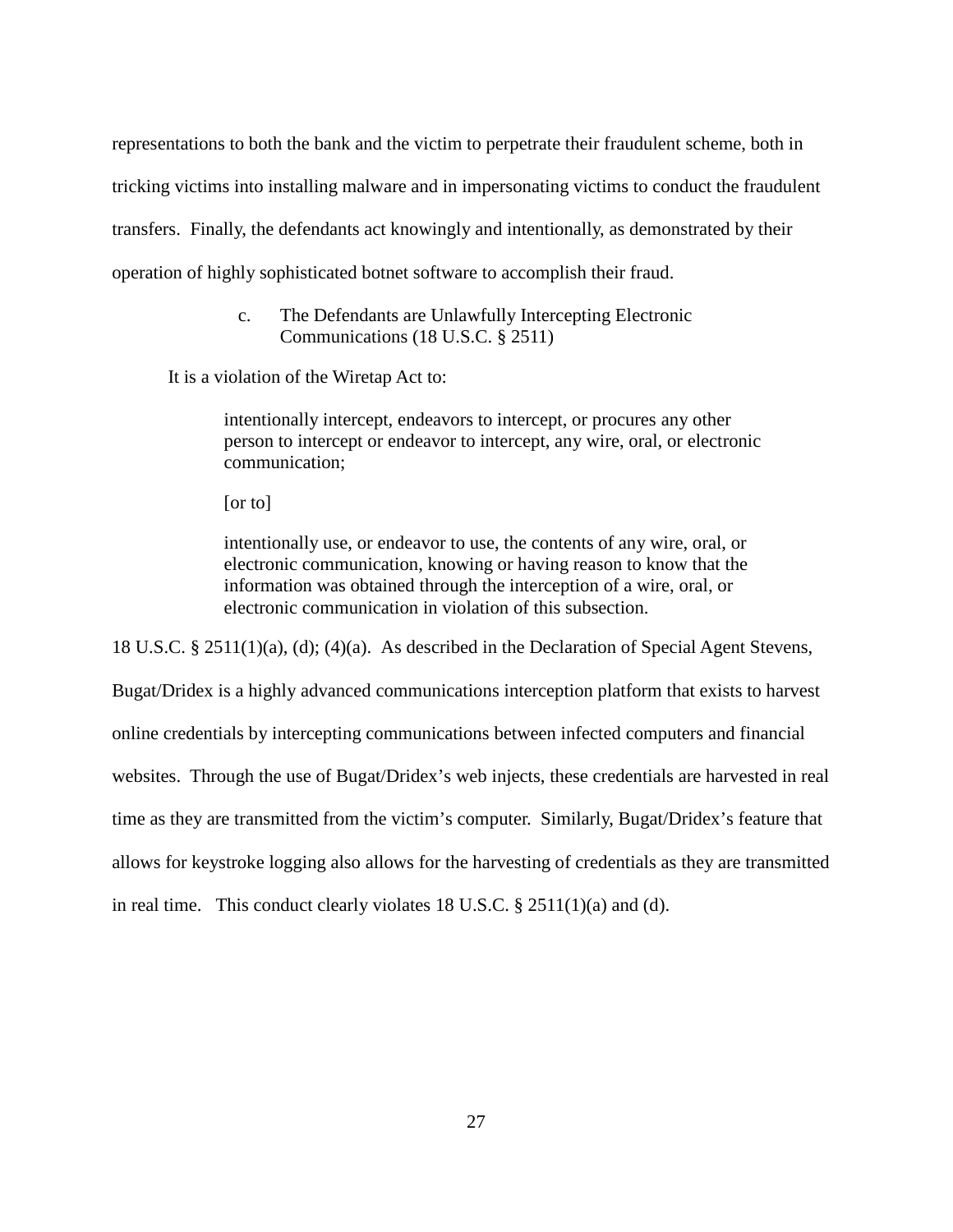# 4. The Proposed Disruption Is Neither A Fourth Amendment Search nor Seizure and Does Not Require the Issuance of a Warrant

The Government's planned disruption of Bugat/Dridex is neither a search nor a seizure under the Fourth Amendment. Accordingly, this court may authorize the proposed disruption without the issuance of a warrant.

In order to constitute a Fourth Amendment search, the government's actions must either invade an individual's reasonable expectation of privacy, or constitute a physical trespass upon property for the purpose of obtaining information. *See United States v. Jones*, 132 S.Ct. 945, 951 (2012); *Ware v. Donahue*, 950 F.Supp. 2d 738, 744 (D. Del. 2013) (differentiating between a Fourth Amendment search and seizure, and explaining that a "search occurs when an individual's reasonable expectation of privacy is infringed").

Nothing in the planned operation constitutes a Fourth Amendment search. If approved, the only information gathered by the Government during the operation will be dialing, addressing, routing, and signaling information that will be recorded by the Government when infected computers check in at the substitute servers. There is no reasonable expectation of privacy in this information, which will be collected pursuant to a Pen/Trap Order. *See, e.g. United States v. Christie*, 624 F.3d 558, 573-74 (3d Cir. 2010) ("no reasonable expectation of privacy exists in an IP address"); *United States v. Forrester*, 512 F.3d 500, 510-12 (9th Cir. 2008) (holding that Government surveillance techniques that reveal non-content information, including the to/from addresses of e-mail messages, the IP addresses of websites visited, and the total amount of data transmitted to or from an account, do not constitute a Fourth Amendment search).

The planned disruption also does not constitute a seizure. A seizure occurs when the Government meaningfully interferes with an individual's possessory interests in property. *Soldal*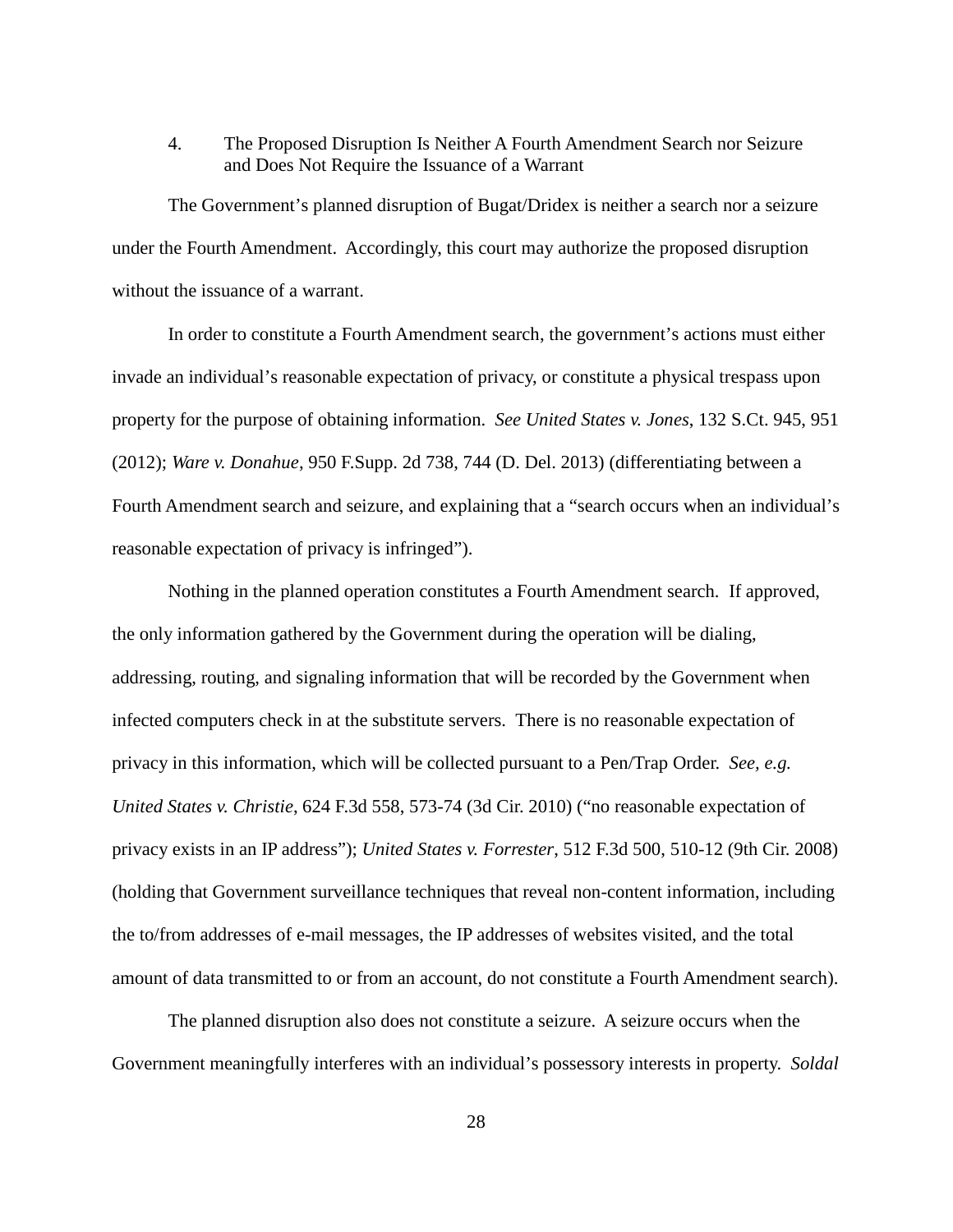*v. Cook Cnty.*, 506 U.S. 56, 61 (1992). Here, the proposed operation would cause no meaningful interference with the victims' possessory interests in their computers, or any other possessory interest. If the Court grants the TRO, computers infected with Bugat/Dridex will be prevented from communicating with computers controlled by the defendants, and will begin exchanging routing information with the substitute servers established by this Court's Order. This transition will be completely transparent to the user, whose computer will perform all authorized functions exactly as it has before. This imperceptible change does not constitute a meaningful interference with the user's possessory interests.

## *5. Ex Parte* Relief is Appropriate

The purpose of a temporary restraining order is to preserve the status quo until the Court has an opportunity to pass on the merits of a preliminary injunction. *See Granny Goose Foods, Inc. v. Brotherhood of Teamsters & Auto Truck Drivers Local No. 70*, 415 U.S. 423, 439 (1974); *Garcia v. Yonkers Sch. Dist.*, 561 F.3d 97, 107 (2d Cir. 2009). A District Court may grant a temporary restraining order without notice to defendants if "specific facts in an affidavit or verified complaint clearly show that immediate and irreparable injury, loss, or damage will result to the movant before the adverse party can be heard in opposition," and the movant "certifies in writing any efforts made to give notice and the reasons why it should not be required." Fed. R. Civ. P.  $65(b)(1)$ .

The relief sought herein would preserve the status quo by preventing the defendants from defrauding additional individuals and financial institutions. As discussed herein, the ongoing and aggressive fraud the Government seeks to stop will likely continue to cause irreparable injury and loss until it is halted. Prior notice to the defendants would render futile the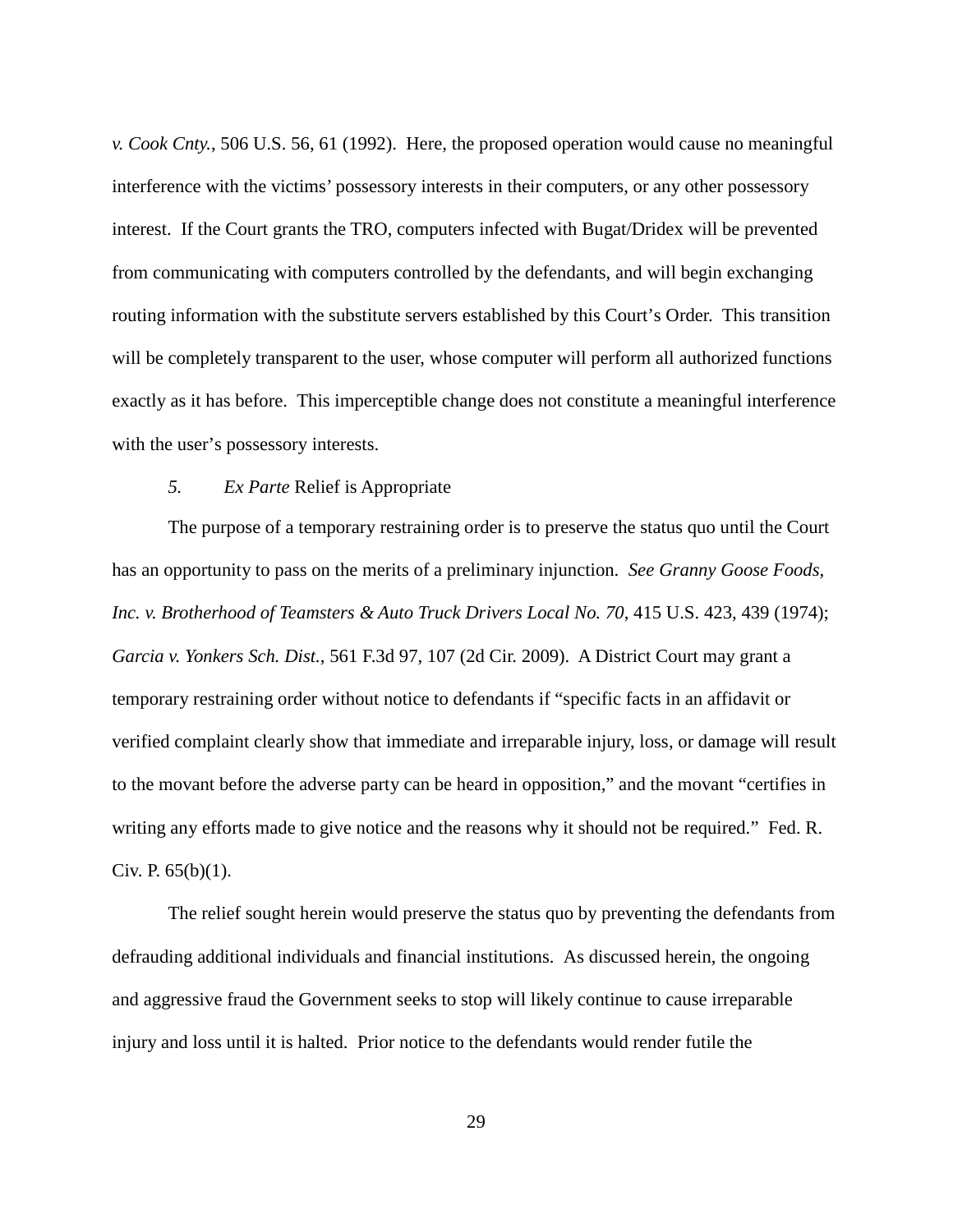Government's efforts to stop the defendants' ongoing criminal acts. If notified in advance of the Government's intended actions, the defendants could and would take simple, rapid steps to blunt or defeat the Government's planned disruption of the Bugat/Dridex botnet. *See* Stevens Decl. ¶37. Such steps would likely include reestablishing their command and control infrastructure and/or making significant changes to the intermediary communication protocols, which would not take extensive time or effort. *Id.* at ¶37. Bugat/Dridex is a rapidly evolving malware set, and the Defendants are skilled cyber criminals, easily able to change the malware. *Id.* at ¶38. Nearly the entire Bugat/Dridex botnet can be updated within 24 hours. *Id.* at ¶38. The Bugat/Dridex botnet has been updated in this manner previously, including in response to the prior takedown of the GameOver Zeus botnet in 2014. *Id.* at ¶38.

The requested *ex parte* relief is necessary to prevent such evasion of the Government's remedial measures. *See* 18 U.S.C. §§ 1345(b) (the "court shall . . . take such other action as is warrant to prevent a continuing and substantial injury"), 2521 (same); Fed. R. Civ. P. 65(b)(1).

# 6. A Sealing Order Should be Entered in this Case

As set forth in the Government's request for leave to file under seal, the Government respectfully requests leave to file this memorandum, the Complaint, the proposed TRO, and all associated documents under seal. The Government further requests leave to file redacted versions of these documents at the time they are unsealed in order to protect an ongoing law enforcement investigation in this case and similar law enforcement investigations in the future.